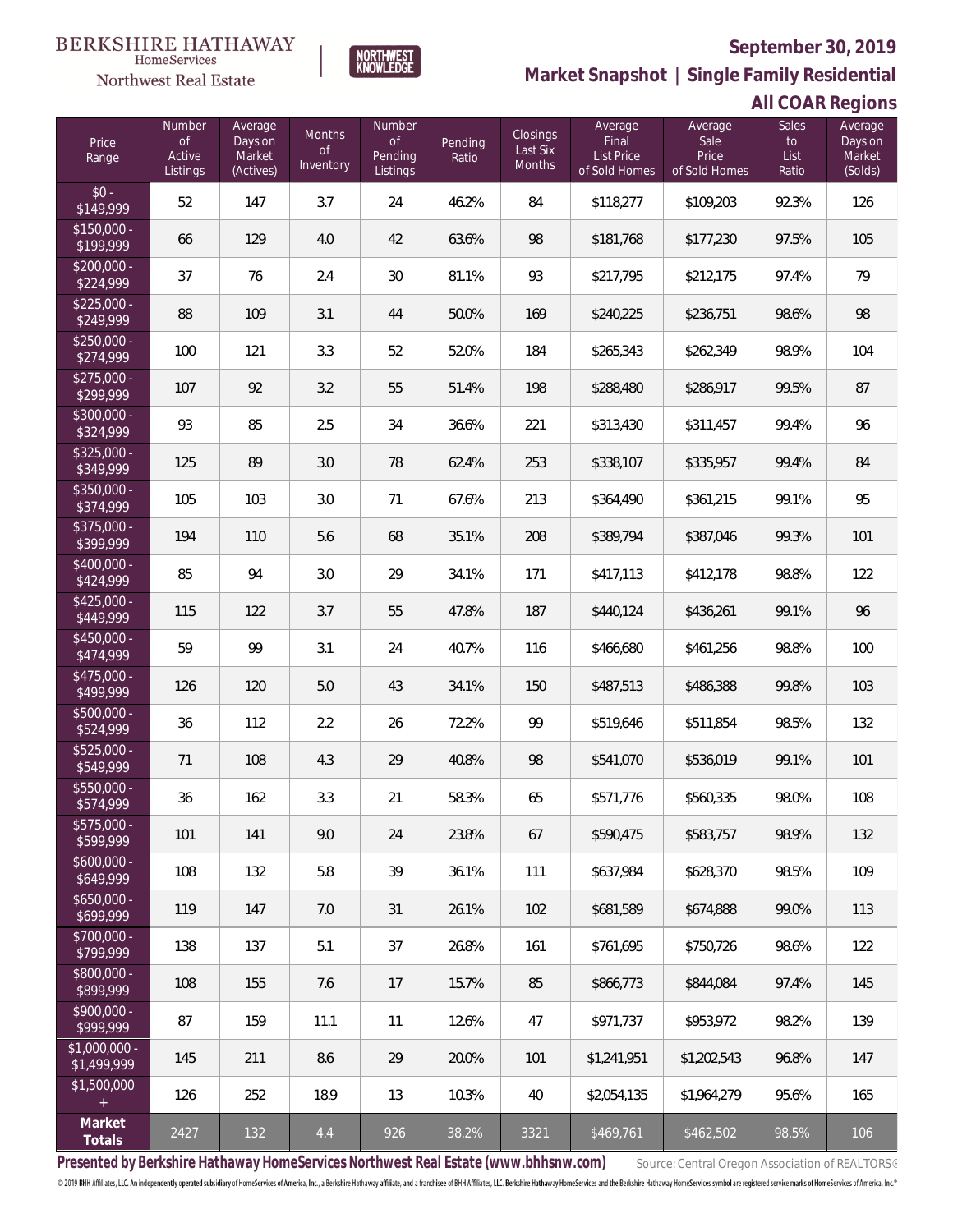

**NORTHWEST**<br>KNOWLEDGE

Northwest Real Estate

**Market Snapshot | Single Family Residential**

## **Bend/Tumalo/Alfalfa**

| Price<br>Range                | <b>Number</b><br><b>of</b><br>Active<br>Listings | Average<br>Days on<br>Market<br>(Actives) | <b>Months</b><br><b>of</b><br>Inventory | Number<br>$\mathop{\rm of}$<br>Pending<br>Listings | Pending<br>Ratio | Closings<br>Last Six<br>Months | Average<br>Final<br>List Price<br>of Sold Homes | Average<br>Sale<br>Price<br>of Sold Homes | <b>Sales</b><br>to<br>List<br>Ratio | Average<br>Days on<br>Market<br>(Solds) |
|-------------------------------|--------------------------------------------------|-------------------------------------------|-----------------------------------------|----------------------------------------------------|------------------|--------------------------------|-------------------------------------------------|-------------------------------------------|-------------------------------------|-----------------------------------------|
| $$0 -$<br>\$274,999           | 8                                                | 107                                       | 1.5                                     | 15                                                 | 187.5%           | 32                             | \$229,577                                       | \$221,020                                 | 96.3%                               | 92                                      |
| $$275,000 -$<br>\$299,999     | $\overline{2}$                                   | 226                                       | 0.4                                     | 5                                                  | 250.0%           | 31                             | \$291,393                                       | \$287,684                                 | 98.7%                               | 87                                      |
| \$300,000 -<br>\$324,999      | 13                                               | 61                                        | 1.1                                     | 13                                                 | 100.0%           | 69                             | \$313,577                                       | \$311,062                                 | 99.2%                               | 73                                      |
| \$325,000 -<br>\$349,999      | 48                                               | 58                                        | 2.3                                     | 34                                                 | 70.8%            | 127                            | \$338,237                                       | \$335,530                                 | 99.2%                               | 65                                      |
| \$350,000 -<br>\$374,999      | 36                                               | 92                                        | 1.8                                     | 35                                                 | 97.2%            | 123                            | \$364,054                                       | \$361,174                                 | 99.2%                               | 84                                      |
| \$375,000 -<br>\$399,999      | 67                                               | 92                                        | 3.9                                     | 34                                                 | 50.7%            | 104                            | \$389,793                                       | \$386,880                                 | 99.3%                               | 91                                      |
| \$400,000 -<br>\$424,999      | 41                                               | 105                                       | 2.3                                     | 13                                                 | 31.7%            | 109                            | \$417,097                                       | \$413,276                                 | 99.1%                               | 109                                     |
| $$425,000 -$<br>\$449,999     | 57                                               | 94                                        | 2.9                                     | 28                                                 | 49.1%            | 116                            | \$438,624                                       | \$436,283                                 | 99.5%                               | 91                                      |
| \$450,000 -<br>\$474,999      | 28                                               | 86                                        | 2.3                                     | 17                                                 | 60.7%            | 73                             | \$466,108                                       | \$461,096                                 | 98.9%                               | 101                                     |
| \$475,000 -<br>\$499,999      | 62                                               | 92                                        | 3.9                                     | 19                                                 | 30.6%            | 95                             | \$485,390                                       | \$486,135                                 | 100.2%                              | 98                                      |
| \$500,000 -<br>\$524,999      | 16                                               | 64                                        | 1.8                                     | 20                                                 | 125.0%           | 54                             | \$517,094                                       | \$512,802                                 | 99.2%                               | 112                                     |
| \$525,000 -<br>\$549,999      | 29                                               | 105                                       | 2.8                                     | 18                                                 | 62.1%            | 63                             | \$539,665                                       | \$536,974                                 | 99.5%                               | 92                                      |
| \$550,000 -<br>\$574,999      | 15                                               | 153                                       | 1.9                                     | 12                                                 | 80.0%            | 48                             | \$570,306                                       | \$561,464                                 | 98.4%                               | 111                                     |
| \$575,000 -<br>\$599,999      | 44                                               | 125                                       | 5.4                                     | 14                                                 | 31.8%            | 49                             | \$590,473                                       | \$584,169                                 | 98.9%                               | 123                                     |
| \$600,000 -<br>\$624,999      | 23                                               | 83                                        | 4.3                                     | 11                                                 | 47.8%            | 32                             | \$627,616                                       | \$612,677                                 | 97.6%                               | 83                                      |
| $$625,000 -$<br>\$649,999     | 31                                               | 121                                       | 5.0                                     | 15                                                 | 48.4%            | 37                             | \$644,736                                       | \$638,972                                 | 99.1%                               | 81                                      |
| $$650,000 -$<br>\$699,999     | 58                                               | 136                                       | 5.4                                     | 21                                                 | 36.2%            | 64                             | \$680,269                                       | \$675,304                                 | 99.3%                               | 110                                     |
| \$700,000 -<br>\$749,999      | 36                                               | 119                                       | 3.8                                     | 14                                                 | 38.9%            | 57                             | \$736,976                                       | \$726,475                                 | 98.6%                               | 104                                     |
| \$750,000 -<br>\$799,999      | 38                                               | 114                                       | 3.5                                     | 17                                                 | 44.7%            | 66                             | \$780.809                                       | \$773,935                                 | 99.1%                               | 110                                     |
| \$800,000 -<br>\$849,999      | 27                                               | 134                                       | 4.9                                     | 7                                                  | 25.9%            | 33                             | \$851,594                                       | \$825,372                                 | 96.9%                               | 172                                     |
| \$850,000 -<br>\$899,999      | 40                                               | 135                                       | 8.9                                     | 8                                                  | 20.0%            | 27                             | \$891,472                                       | \$869,795                                 | 97.6%                               | 122                                     |
| \$900,000 -<br>\$999,999      | 48                                               | 152                                       | 8.7                                     | 8                                                  | 16.7%            | 33                             | \$971,076                                       | \$954,533                                 | 98.3%                               | 133                                     |
| $$1,000,000 -$<br>\$1,249,999 | 41                                               | 156                                       | 5.0                                     | 17                                                 | 41.5%            | 49                             | \$1,166,994                                     | \$1,135,020                               | 97.3%                               | 123                                     |
| $$1,250,000 -$<br>\$1,499,999 | 45                                               | 198                                       | 12.3                                    | 6                                                  | 13.3%            | 22                             | \$1,387,516                                     | \$1,339,109                               | 96.5%                               | 132                                     |
| \$1,500,000<br>$+$            | 78                                               | 243                                       | 13.0                                    | 8                                                  | 10.3%            | 36                             | \$2,089,872                                     | \$2,004,491                               | 95.9%                               | 146                                     |
| Market<br>Totals              | 931                                              | 125                                       | 3.6                                     | 409                                                | 43.9%            | 1549                           | \$574,035                                       | \$565,356                                 | 98.5%                               | 100                                     |

Presented by Berkshire Hathaway HomeServices Northwest Real Estate (www.bhhsnw.com) source: Central Oregon Association of REALTORS®

© 2019 BHH Affiliates, LLC. An independently operated subsidiary of HomeServices of America, Inc., a Berkshire Hathaway affiliate, and a franchisee of BHH Affiliates, LLC. Berkshire Hathaway HomeServices and the Berkshire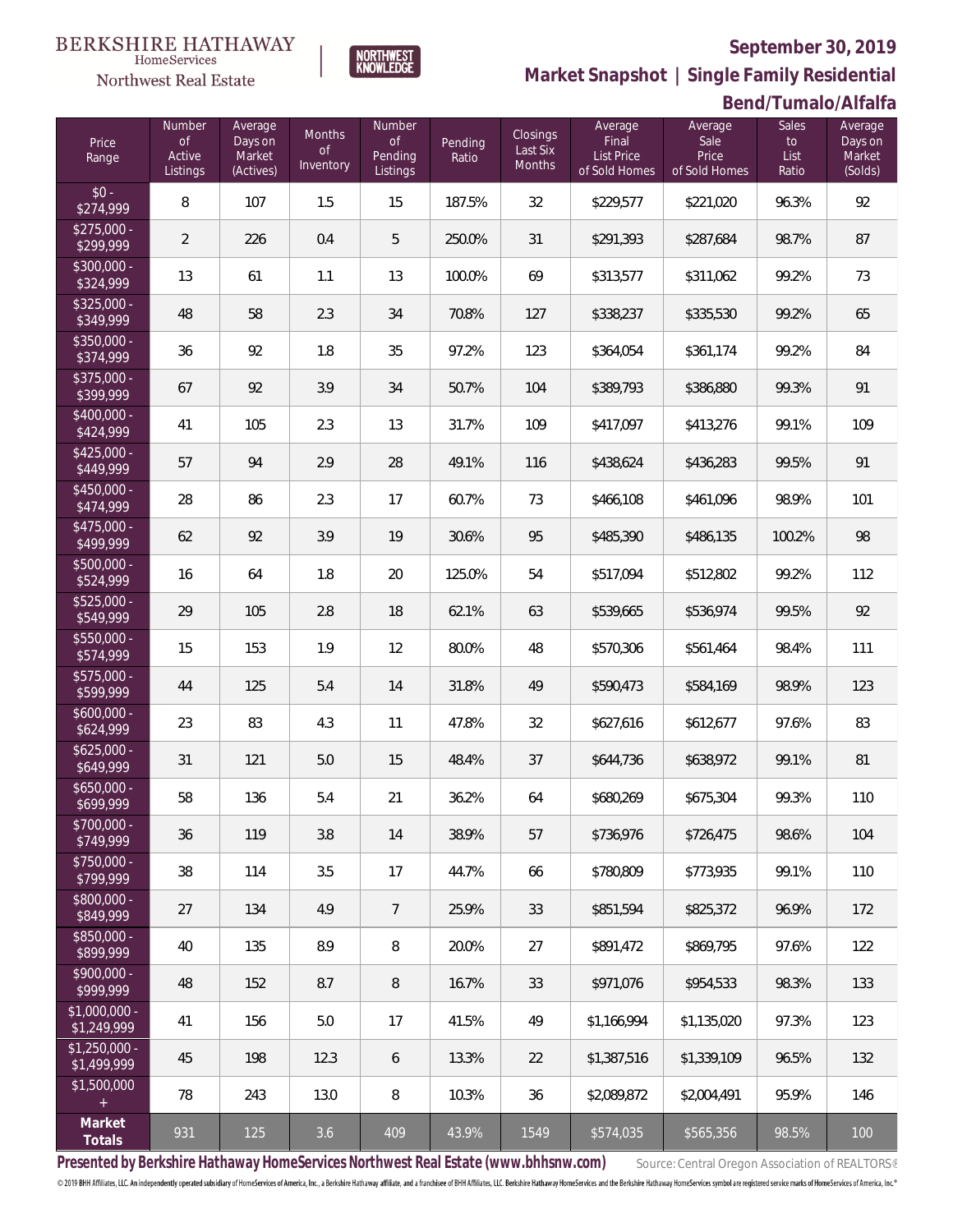

NORTHWEST<br>KNOWLEDGE

Northwest Real Estate

**Market Snapshot | Single Family Residential**

|                                  | Redmond/Terrebonne                            |                                           |                           |                                                |                  |                                |                                                 |                                           |                                         |                                         |
|----------------------------------|-----------------------------------------------|-------------------------------------------|---------------------------|------------------------------------------------|------------------|--------------------------------|-------------------------------------------------|-------------------------------------------|-----------------------------------------|-----------------------------------------|
| Price<br>Range                   | Number<br>$\mathsf{of}$<br>Active<br>Listings | Average<br>Days on<br>Market<br>(Actives) | Months<br>of<br>Inventory | Number<br>$\mathsf{of}$<br>Pending<br>Listings | Pending<br>Ratio | Closings<br>Last Six<br>Months | Average<br>Final<br>List Price<br>of Sold Homes | Average<br>Sale<br>Price<br>of Sold Homes | Sales<br>$\mathsf{to}$<br>List<br>Ratio | Average<br>Days on<br>Market<br>(Solds) |
| $$0 -$<br>\$224,999              | 11                                            | 188                                       | 2.6                       | 5                                              | 45.5%            | 25                             | \$202,924                                       | \$190,879                                 | 94.1%                                   | 63                                      |
| $$225,000 -$<br>\$249,999        | 8                                             | 141                                       | 1.1                       | 10                                             | 125.0%           | 45                             | \$239,040                                       | \$236,863                                 | 99.1%                                   | 66                                      |
| $$250,000 -$<br>\$274,999        | 16                                            | 134                                       | 1.4                       | 21                                             | 131.3%           | 69                             | \$264,373                                       | \$262,422                                 | 99.3%                                   | 75                                      |
| $$275,000 -$<br>\$299,999        | 35                                            | 56                                        | 2.3                       | 32                                             | 91.4%            | 93                             | \$287,772                                       | \$287,823                                 | 100.0%                                  | 81                                      |
| $$300,000 -$<br>\$324,999        | 33                                            | 83                                        | 2.3                       | 15                                             | 45.5%            | 85                             | \$312,204                                       | \$311,833                                 | 99.9%                                   | 93                                      |
| $$325,000 -$<br>\$349,999        | 26                                            | 110                                       | 2.0                       | 21                                             | 80.8%            | 80                             | \$335,759                                       | \$335,888                                 | 100.0%                                  | 102                                     |
| $$350,000 -$<br>\$374,999        | 20                                            | 80                                        | 2.6                       | 18                                             | 90.0%            | 46                             | \$365,339                                       | \$362,355                                 | 99.2%                                   | 129                                     |
| $$375,000 -$<br>\$399,999        | 41                                            | 122                                       | 5.5                       | 15                                             | 36.6%            | 45                             | \$389,004                                       | \$387,376                                 | 99.6%                                   | 104                                     |
| $$400,000 -$<br>\$424,999        | 20                                            | 68                                        | $3.8\,$                   | 8                                              | 40.0%            | 32                             | \$413,078                                       | \$408,955                                 | 99.0%                                   | 107                                     |
| $$425,000 -$<br>\$449,999        | 21                                            | 116                                       | 4.1                       | 9                                              | 42.9%            | 31                             | \$442,720                                       | \$438,844                                 | 99.1%                                   | 97                                      |
| $\sqrt{$450,000}$ -<br>\$474,999 | 12                                            | 102                                       | 5.1                       | 1                                              | 8.3%             | 14                             | \$464,987                                       | \$461,467                                 | 99.2%                                   | 138                                     |
| \$475,000 -<br>\$499,999         | 13                                            | 126                                       | 4.1                       | 10                                             | 76.9%            | 19                             | \$493,513                                       | \$487,192                                 | 98.7%                                   | 195                                     |
| \$500,000 -<br>\$524,999         | 11                                            | 98                                        | 4.4                       | $\overline{2}$                                 | 18.2%            | 15                             | \$518,267                                       | \$511,175                                 | 98.6%                                   | 140                                     |
| \$525,000 -<br>\$549,999         | 17                                            | 137                                       | 6.4                       | 3                                              | 17.6%            | 16                             | \$546,609                                       | \$535,531                                 | 98.0%                                   | 104                                     |
| \$550,000 -<br>\$574,999         | 6                                             | 122                                       | 4.5                       | 5                                              | 83.3%            | 8                              | \$566,538                                       | \$558,081                                 | 98.5%                                   | 96                                      |
| \$575,000 -<br>\$599,999         | 17                                            | 139                                       | 14.6                      | $\overline{2}$                                 | 11.8%            | 7                              | \$588,521                                       | \$582,783                                 | 99.0%                                   | 171                                     |
| $$600.000 -$<br>\$624,999        | 5                                             | 95                                        | 10.0                      | $\overline{2}$                                 | 40.0%            | 3                              | \$629,933                                       | \$616,333                                 | 97.8%                                   | 170                                     |
| $$625,000 -$<br>\$649,999        | 14                                            | 150                                       | 14.0                      | 3                                              | 21.4%            | 6                              | \$645,733                                       | \$635,567                                 | 98.4%                                   | 200                                     |
| $$650,000 -$<br>\$674,999        | 5                                             | 398                                       | 5.0                       | 1                                              | 20.0%            | 6                              | \$669.892                                       | \$660,317                                 | 98.6%                                   | 168                                     |
| $$675,000 -$<br>\$699,999        | 13                                            | 197                                       | 9.8                       | 3                                              | 23.1%            | 8                              | \$693,838                                       | \$686.750                                 | 99.0%                                   | 96                                      |
| \$700,000 -<br>\$749,999         | 8                                             | 157                                       | 48.0                      | $\overline{0}$                                 | 0.0%             | $\mathbf{1}$                   | \$773.000                                       | \$740,000                                 | 95.7%                                   | 358                                     |
| \$750,000 -<br>\$799,999         | 8                                             | 124                                       | 4.8                       | 0                                              | 0.0%             | 10                             | \$783,760                                       | \$765,439                                 | 97.7%                                   | 199                                     |
| \$800,000 -<br>\$899,999         | $\overline{7}$                                | 203                                       | 10.5                      | $\mathbf{1}$                                   | 14.3%            | 4                              | \$849,625                                       | \$839,750                                 | 98.8%                                   | 327                                     |
| \$900,000 -<br>\$999,999         | $\overline{7}$                                | 205                                       | 21.0                      | $\overline{0}$                                 | 0.0%             | 2                              | \$960,700                                       | \$935,750                                 | 97.4%                                   | 105                                     |
| \$1,000,000<br>$+$               | 12                                            | 277                                       | 12.0                      | 3                                              | 25.0%            | 6                              | \$1,396,667                                     | \$1,312,833                               | 94.0%                                   | 234                                     |
| Market<br>Totals                 | 386                                           | 125                                       | 3.4                       | 190                                            | 49.2%            | 676                            | \$376,019                                       | \$372,176                                 | 99.0%                                   | 104                                     |

Presented by Berkshire Hathaway HomeServices Northwest Real Estate (www.bhhsnw.com) source: Central Oregon Association of REALTORS®

© 2019 BHH Affiliates, LLC. An independently operated subsidiary of HomeServices of America, Inc., a Berkshire Hathaway affiliate, and a franchisee of BHH Affiliates, LLC. Berkshire Hathaway HomeServices and the Berkshire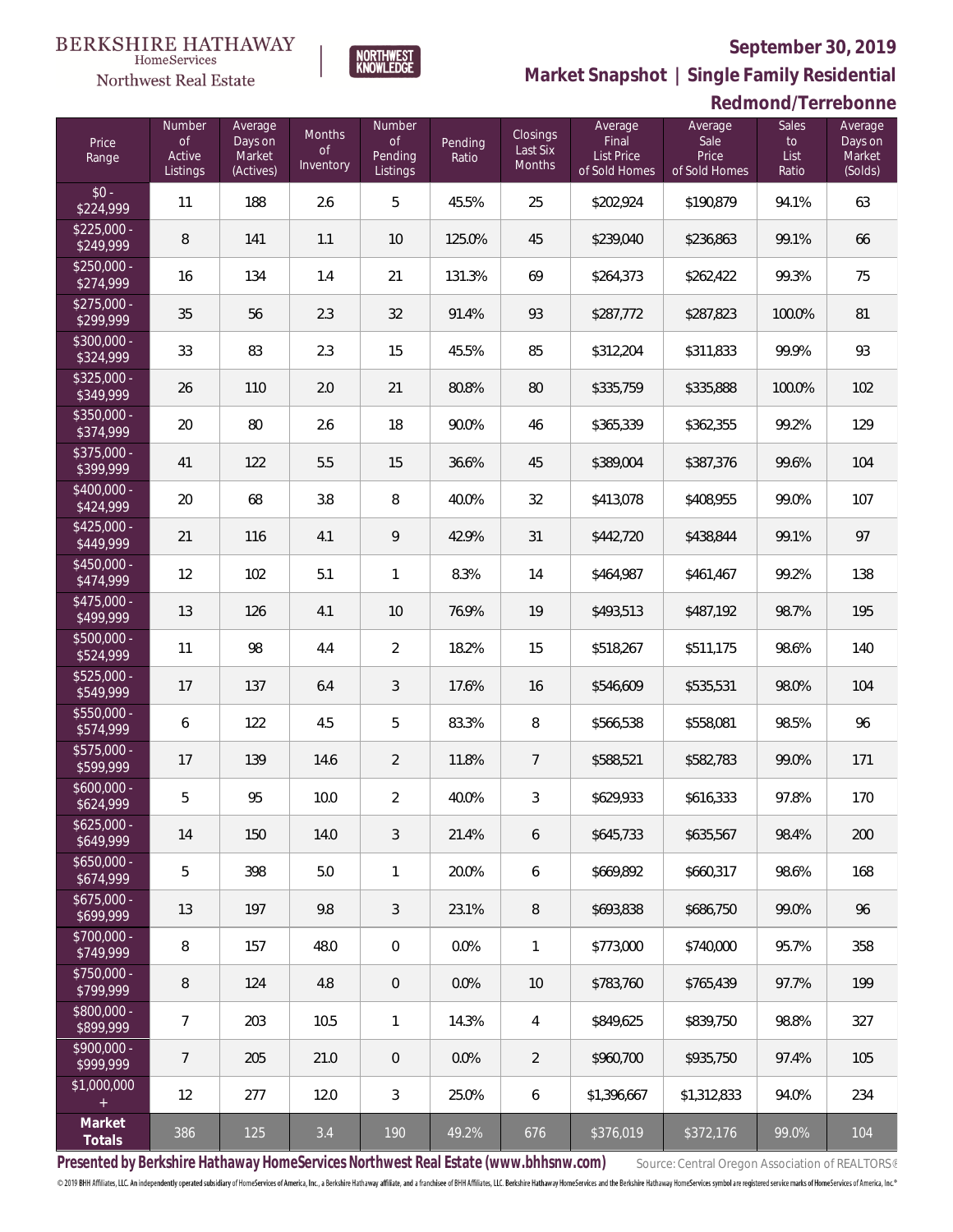**North Klamath County**



NORTHWEST<br>KNOWLFDGE

Northwest Real Estate

 $\frac{1}{60}$ 

 $\frac{1}{6}$ 

 $\frac{1}{6}$ 

**Market Snapshot | Single Family Residential**

| Price<br>Range            | Number<br><b>of</b><br>Active<br>Listings | Average<br>Days on<br>Market<br>(Actives) | Months<br><b>of</b><br>Inventory | Number<br><b>of</b><br>Pending<br>Listings | Pending<br>Ratio | <b>Closings</b><br>Last Six<br>Months | Average<br>Final<br><b>List Price</b><br>of Sold Homes | Average<br>Sale<br>Price<br>of Sold Homes | Sales<br>to<br>List<br>Ratio | Average<br>Days on<br>Market<br>(Solds) |
|---------------------------|-------------------------------------------|-------------------------------------------|----------------------------------|--------------------------------------------|------------------|---------------------------------------|--------------------------------------------------------|-------------------------------------------|------------------------------|-----------------------------------------|
| $$0 -$<br>\$99,999        | 5                                         | 129                                       | 10.0                             | 2                                          | 40.0%            | 3                                     | \$76,100                                               | \$63,100                                  | 82.9%                        | 70                                      |
| \$100,000 -<br>\$124,999  | $\theta$                                  | N/A                                       | 0.0                              | $\overline{0}$                             | N/A              | 1                                     | \$119,000                                              | \$105,000                                 | 88.2%                        | 76                                      |
| \$125,000 -<br>\$149,999  | 5                                         | 116                                       | 10.0                             | 1                                          | 20.0%            | 3                                     | \$136,267                                              | \$130,967                                 | 96.1%                        | 159                                     |
| \$150,000 -<br>\$174,999  | 5                                         | 207                                       | 15.0                             | 1                                          | 20.0%            | 2                                     | \$179,900                                              | \$165,000                                 | 91.7%                        | 662                                     |
| \$175,000 -<br>\$199,999  | 4                                         | 68                                        | 4.0                              | 3                                          | 75.0%            | 6                                     | \$193,317                                              | \$185,433                                 | 95.9%                        | 144                                     |
| \$200,000 -<br>\$224,999  | 2                                         | 40                                        | 3.0                              | $\overline{0}$                             | 0.0%             | 4                                     | \$220,450                                              | \$207,650                                 | 94.2%                        | 77                                      |
| \$225,000 -<br>\$249,999  | 8                                         | 183                                       | 6.9                              | $\overline{2}$                             | 25.0%            | 7                                     | \$243,621                                              | \$238,343                                 | 97.8%                        | 112                                     |
| \$250,000 -<br>\$274,999  | 5                                         | 181                                       | 5.0                              | $\mathbf{1}$                               | 20.0%            | 6                                     | \$266,133                                              | \$262,817                                 | 98.8%                        | 80                                      |
| \$275,000 -<br>\$299,999  | 10                                        | 202                                       | 15.0                             | $\overline{0}$                             | 0.0%             | 4                                     | \$290,975                                              | \$282,500                                 | 97.1%                        | 104                                     |
| \$300,000 -<br>\$324,999  | 2                                         | 97                                        | 12.0                             | $\overline{0}$                             | 0.0%             | 1                                     | \$299,000                                              | \$309,000                                 | 103.3%                       | 37                                      |
| \$325,000 -<br>\$349,999  | 4                                         | 199                                       | 12.0                             | 1                                          | 25.0%            | 2                                     | \$334,000                                              | \$329,000                                 | 98.5%                        | 63                                      |
| \$350,000 -<br>\$374,999  | 5                                         | 92                                        | N/A                              | 1                                          | 20.0%            | $\mathbf 0$                           | N/A                                                    | N/A                                       | N/A                          | N/A                                     |
| \$375,000 -<br>\$399,999  | 5                                         | 80                                        | 10.0                             | 0                                          | 0.0%             | 3                                     | \$388,000                                              | \$381,333                                 | 98.3%                        | 57                                      |
| \$400,000 -<br>\$424,999  | 0                                         | N/A                                       | 0.0                              | 1                                          | N/A              | 1                                     | \$439,900                                              | \$415,000                                 | 94.3%                        | 537                                     |
| \$425,000 -<br>\$449,999  | 1                                         | 180                                       | N/A                              | 0                                          | 0.0%             | 0                                     | N/A                                                    | N/A                                       | N/A                          | N/A                                     |
| \$450,000 -<br>\$474,999  | 1                                         | 84                                        | N/A                              | $\overline{0}$                             | $0.0\%$          | $\mathbf 0$                           | N/A                                                    | N/A                                       | N/A                          | N/A                                     |
| \$475,000 -<br>\$499,999  | 1                                         | 349                                       | N/A                              | 0                                          | 0.0%             | $\mathbf 0$                           | N/A                                                    | N/A                                       | N/A                          | N/A                                     |
| $$500,000 -$<br>\$524,999 | 1                                         | 452                                       | 2.0                              | $\mathbf{1}$                               | 100.0%           | 3                                     | \$553,300                                              | \$506,667                                 | 91.6%                        | 140                                     |
| \$525,000 -<br>\$549,999  | 1                                         | 101                                       | 6.0                              | 0                                          | 0.0%             | 1                                     | \$549,000                                              | \$525,000                                 | 95.6%                        | 113                                     |
| \$550,000 -<br>\$574,999  | 0                                         | N/A                                       | N/A                              | 0                                          | N/A              | $\theta$                              | N/A                                                    | N/A                                       | N/A                          | N/A                                     |
| \$575,000 -<br>\$599,999  | 3                                         | 195                                       | N/A                              | 0                                          | 0.0%             | $\overline{0}$                        | N/A                                                    | N/A                                       | N/A                          | N/A                                     |
| \$600,000 -<br>\$624,999  | 1                                         | 418                                       | N/A                              | 0                                          | 0.0%             | $\theta$                              | N/A                                                    | N/A                                       | N/A                          | N/A                                     |
| \$625,000 -<br>\$649,999  | 1                                         | 75                                        | N/A                              | 0                                          | 0.0%             | $\overline{0}$                        | N/A                                                    | N/A                                       | N/A                          | N/A                                     |
| \$650,000 -<br>\$674,999  | 1                                         | 157                                       | N/A                              | $\mathbf 0$                                | 0.0%             | 0                                     | N/A                                                    | N/A                                       | N/A                          | N/A                                     |
| \$675,000<br>$\pm$        | 0                                         | N/A                                       | N/A                              | 0                                          | N/A              | $\overline{0}$                        | N/A                                                    | N/A                                       | N/A                          | N/A                                     |
| Market<br>Totals          | 71                                        | 158                                       | 9.1                              | 14                                         | 19.7%            | 47                                    | \$263,903                                              | \$253,334                                 | 96.0%                        | 135                                     |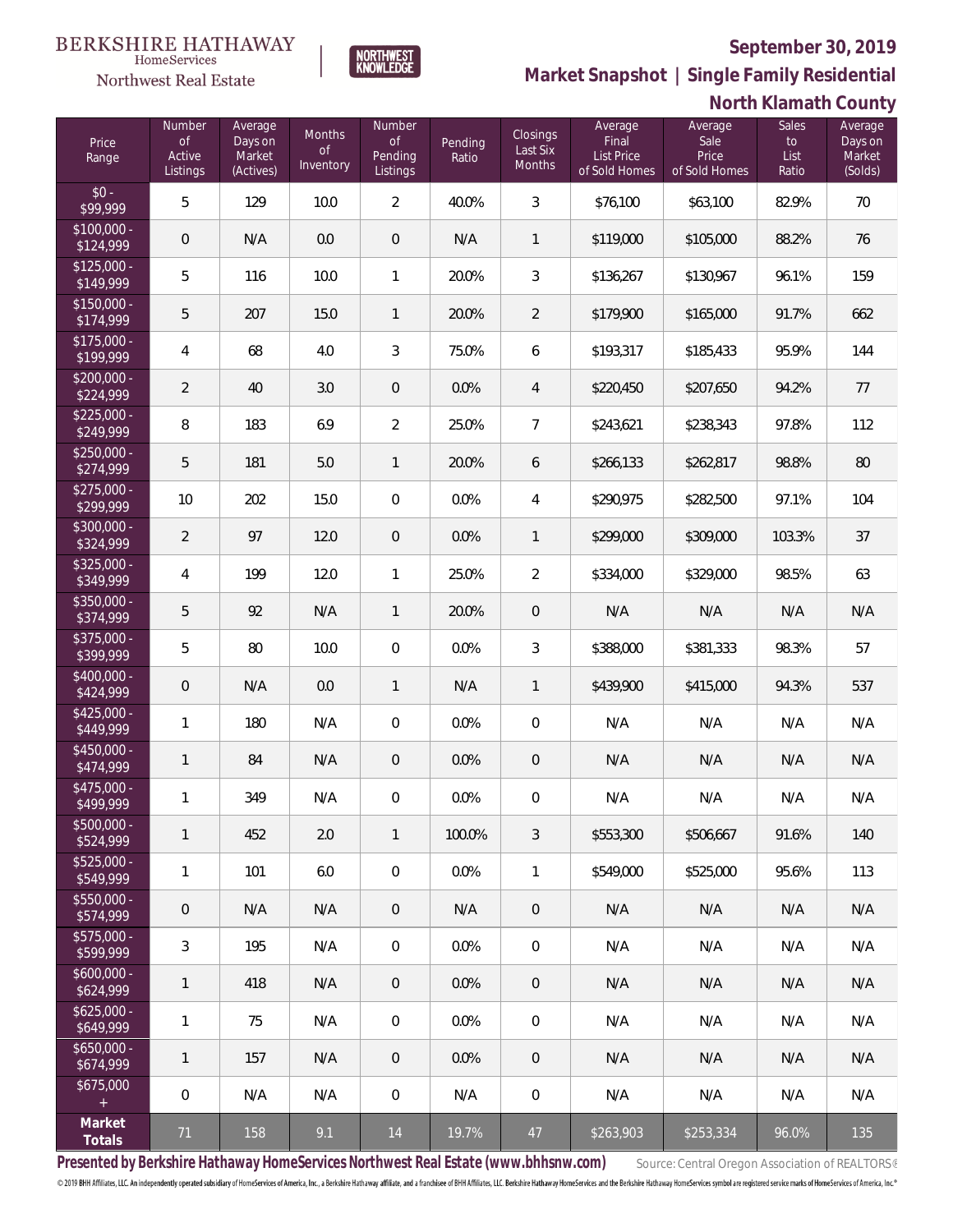### BERKSHIRE HATHAWAY HomeServices

Northwest Real Estate



# **September 30, 2019**

**Market Snapshot | Single Family Residential**

**Sisters**

| Price<br>Range                | Number<br><b>of</b><br>Active<br>Listings | Average<br>Days on<br>Market<br>(Actives) | <b>Months</b><br><b>of</b><br>Inventory | Number<br><b>of</b><br>Pending<br>Listings | Pending<br>Ratio | Closings<br>Last Six<br>Months | Average<br>Final<br><b>List Price</b><br>of Sold Homes | Average<br>Sale<br>Price<br>of Sold Homes | <b>Sales</b><br>to<br>List<br>Ratio | Average<br>Days on<br>Market<br>(Solds) |
|-------------------------------|-------------------------------------------|-------------------------------------------|-----------------------------------------|--------------------------------------------|------------------|--------------------------------|--------------------------------------------------------|-------------------------------------------|-------------------------------------|-----------------------------------------|
| $$0 -$<br>\$274,999           | $\mathfrak{Z}$                            | 52                                        | 3.6                                     | $\mathbf 0$                                | 0.0%             | 5                              | \$256,440                                              | \$242,100                                 | 94.4%                               | 54                                      |
| $$275,000 -$<br>\$299,999     | $\mathbf{1}$                              | 129                                       | 6.0                                     | $\mathbf 0$                                | 0.0%             | 1                              | \$299,000                                              | \$282,000                                 | 94.3%                               | 248                                     |
| \$300,000 -<br>\$324,999      | $\mathbf{1}$                              | 10                                        | 1.2                                     | $\mathbf{1}$                               | 100.0%           | 5                              | \$324,180                                              | \$313,800                                 | 96.8%                               | 84                                      |
| $$325,000 -$<br>\$349,999     | $\sqrt{3}$                                | 146                                       | 1.5                                     | $\mathfrak{Z}$                             | 100.0%           | 12                             | \$346,117                                              | \$338,200                                 | 97.7%                               | 99                                      |
| \$350,000 -<br>\$374,999      | 5                                         | 148                                       | 5.0                                     | 4                                          | 80.0%            | 6                              | \$363,317                                              | \$358,858                                 | 98.8%                               | 84                                      |
| \$375,000 -<br>\$399,999      | 12                                        | 126                                       | 5.1                                     | $\overline{4}$                             | 33.3%            | 14                             | \$390,039                                              | \$386,895                                 | 99.2%                               | 88                                      |
| \$400,000 -<br>\$424,999      | 5                                         | 71                                        | 4.3                                     | 3                                          | 60.0%            | $\overline{7}$                 | \$418,200                                              | \$410,077                                 | 98.1%                               | 236                                     |
| $$425,000 -$<br>\$449,999     | $\mathbf 5$                               | 91                                        | 2.7                                     | 5                                          | 100.0%           | 11                             | \$445,491                                              | \$437,409                                 | 98.2%                               | 111                                     |
| \$450,000 -<br>\$474,999      | 5                                         | 187                                       | 4.3                                     | $\boldsymbol{0}$                           | 0.0%             | $\overline{7}$                 | \$469,700                                              | \$462,143                                 | 98.4%                               | 90                                      |
| \$475,000 -<br>\$499,999      | 11                                        | 166                                       | 8.3                                     | 3                                          | 27.3%            | $\, 8$                         | \$486,712                                              | \$482,369                                 | 99.1%                               | 49                                      |
| \$500,000 -<br>\$524,999      | $\mathbf{1}$                              | 432                                       | 0.5                                     | $\overline{2}$                             | 200.0%           | 11                             | \$519,790                                              | \$512,018                                 | 98.5%                               | 187                                     |
| \$525,000 -<br>\$549,999      | 12                                        | 90                                        | 7.2                                     | 5                                          | 41.7%            | 10                             | \$546,940                                              | \$535,700                                 | 97.9%                               | 93                                      |
| \$550,000 -<br>\$574,999      | $\overline{2}$                            | 69                                        | 4.0                                     | $\boldsymbol{0}$                           | 0.0%             | 3                              | \$609,667                                              | \$558,300                                 | 91.6%                               | 182                                     |
| $$575,000 -$<br>\$599,999     | $\mathcal{Q}$                             | 121                                       | 13.5                                    | $\overline{2}$                             | 22.2%            | $\overline{4}$                 | \$573,000                                              | \$575,750                                 | 100.5%                              | 157                                     |
| $$600,000 -$<br>\$649,999     | 9                                         | 156                                       | 6.8                                     | $\overline{2}$                             | 22.2%            | 8                              | \$625,163                                              | \$627,150                                 | 100.3%                              | 177                                     |
| $$650,000 -$<br>\$699,999     | 11                                        | 148                                       | 9.4                                     | $\overline{2}$                             | 18.2%            | $\overline{7}$                 | \$678,143                                              | \$669,000                                 | 98.7%                               | 99                                      |
| \$700,000 -<br>\$749,999      | 4                                         | 107                                       | 4.8                                     | $\mathbf{1}$                               | 25.0%            | 5                              | \$731,200                                              | \$721,349                                 | 98.7%                               | 245                                     |
| \$750,000 -<br>\$799,999      | 13                                        | 137                                       | 26.0                                    | $\mathbf{1}$                               | 7.7%             | 3                              | \$798,300                                              | \$764,000                                 | 95.7%                               | 122                                     |
| $$800,000 -$<br>\$849,999     | 5                                         | 204                                       | 6.0                                     | 0                                          | 0.0%             | 5                              | \$843,600                                              | \$814,000                                 | 96.5%                               | 131                                     |
| $$850,000 -$<br>\$899,999     | 5                                         | 253                                       | 7.5                                     | $\theta$                                   | 0.0%             | 4                              | \$898,750                                              | \$863.125                                 | 96.0%                               | 124                                     |
| $$900,000 -$<br>\$949,999     | $\overline{4}$                            | 146                                       | 24.0                                    | 0                                          | 0.0%             | 1                              | \$949,000                                              | \$919,600                                 | 96.9%                               | 428                                     |
| $$950,000 -$<br>\$999,999     | 11                                        | 130                                       | 22.0                                    | 3                                          | 27.3%            | 3                              | \$989,617                                              | \$973,000                                 | 98.3%                               | 209                                     |
| $$1,000,000 -$<br>\$1,249,999 | $\overline{7}$                            | 330                                       | 10.5                                    | 0                                          | 0.0%             | 4                              | \$1,160,750                                            | \$1,117,250                               | 96.3%                               | 84                                      |
| $$1,250,000 -$<br>\$1,499,999 | 8                                         | 238                                       | 24.0                                    | $\mathbf{1}$                               | 12.5%            | 2                              | \$1,462,000                                            | \$1,400,000                               | 95.8%                               | 177                                     |
| \$1,500,000<br>$+$            | 21                                        | 176                                       | 63.0                                    | 0                                          | 0.0%             | $\overline{2}$                 | \$1,822,500                                            | \$1,667,500                               | 91.5%                               | 553                                     |
| Market<br>Totals              | 173                                       | 155                                       | 7.0                                     | 42                                         | 24.3%            | 148                            | \$567,942                                              | \$554,032                                 | 97.6%                               | 132                                     |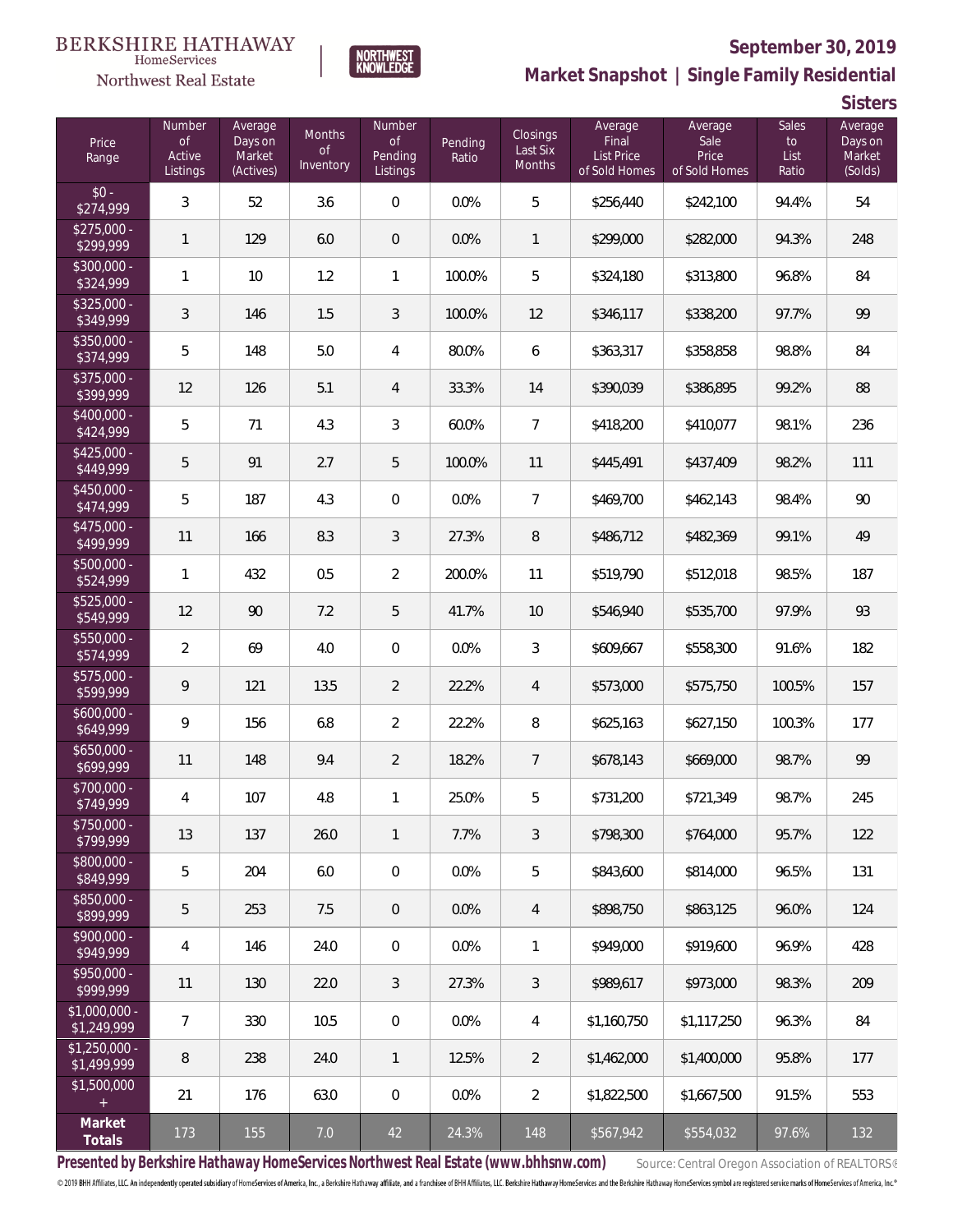### **BERKSHIRE HATHAWAY** HomeServices



### **September 30, 2019**

**Market Snapshot | Single Family Residential**

**Sunriver**

| Price<br>Range                                  | Number<br><b>of</b><br>Active<br>Listings | Average<br>Days on<br>Market<br>(Actives) | Months<br><b>of</b><br>Inventory | Number<br>$\mathsf{of}$<br>Pending<br>Listings | Pending<br>Ratio | Closings<br>Last Six<br>Months | Average<br>Final<br>List Price<br>of Sold Homes | Average<br>Sale<br>Price<br>of Sold Homes | Sales<br>to<br>List<br>Ratio | Average<br>Days on<br>Market<br>(Solds) |
|-------------------------------------------------|-------------------------------------------|-------------------------------------------|----------------------------------|------------------------------------------------|------------------|--------------------------------|-------------------------------------------------|-------------------------------------------|------------------------------|-----------------------------------------|
| $$0 -$<br>\$299,999                             | $\overline{0}$                            | N/A                                       | 0.0                              | 0                                              | N/A              | $\overline{2}$                 | \$287,450                                       | \$278,000                                 | 96.7%                        | 240                                     |
| $$300.000 -$<br>\$324,999                       | $\mathbf{1}$                              | 101                                       | 1.5                              | $\mathbf{1}$                                   | 100.0%           | 4                              | \$317,250                                       | \$316,250                                 | 99.7%                        | 322                                     |
| $$325,000 -$<br>\$349,999                       | $\overline{2}$                            | 149                                       | 4.0                              | 1                                              | 50.0%            | 3                              | \$347,983                                       | \$342,917                                 | 98.5%                        | 52                                      |
| $$350.000 -$<br>\$374,999                       | $\mathfrak{Z}$                            | 37                                        | 6.0                              | $\mathbf{1}$                                   | 33.3%            | 3                              | \$365,300                                       | \$359,500                                 | 98.4%                        | 143                                     |
| \$375,000 -<br>\$399,999                        | $\overline{4}$                            | 101                                       | 12.0                             | $\mathbf 0$                                    | 0.0%             | $\overline{2}$                 | \$387,000                                       | \$387,000                                 | 100.0%                       | 52                                      |
| \$400,000 -<br>\$424,999                        | $\overline{2}$                            | 106                                       | 4.0                              | $\mathbf 0$                                    | 0.0%             | 3                              | \$418,300                                       | \$412,000                                 | 98.5%                        | 73                                      |
| $$425,000 -$<br>\$449,999                       | 3                                         | 116                                       | 1.8                              | $\overline{2}$                                 | 66.7%            | 10                             | \$437,180                                       | \$436,730                                 | 99.9%                        | 70                                      |
| $$450,000 -$<br>\$474,999                       | $\overline{2}$                            | 33                                        | 2.4                              | $\overline{2}$                                 | 100.0%           | 5                              | \$466,380                                       | \$462,400                                 | 99.1%                        | 49                                      |
| $$475,000 -$<br>\$499,999                       | 8                                         | 104                                       | 4.0                              | 5                                              | 62.5%            | 12                             | \$492,821                                       | \$488,883                                 | 99.2%                        | 46                                      |
| \$500,000 -<br>\$524,999                        | $\mathbf 0$                               | N/A                                       | 0.0                              | $\mathbf 0$                                    | N/A              | 6                              | \$512,833                                       | \$514,667                                 | 100.4%                       | 47                                      |
| \$525,000 -<br>\$549,999                        | $\overline{4}$                            | 132                                       | 24.0                             | 1                                              | 25.0%            | 1                              | \$525,000                                       | \$525,000                                 | 100.0%                       | 44                                      |
| \$550,000 -<br>\$574,999                        | $\overline{2}$                            | 220                                       | 6.0                              | $\sqrt{3}$                                     | 150.0%           | $\overline{2}$                 | \$564,250                                       | \$559,500                                 | 99.2%                        | 34                                      |
| \$575,000 -<br>\$599,999                        | $\mathfrak{Z}$                            | 108                                       | 18.0                             | 3                                              | 100.0%           | 1                              | \$594,500                                       | \$589,000                                 | 99.1%                        | 47                                      |
| $$600,000 -$<br>\$624,999                       | $\mathbf{1}$                              | 131                                       | 3.0                              | $\mathbf{1}$                                   | 100.0%           | $\overline{2}$                 | \$619,200                                       | \$607,200                                 | 98.1%                        | 204                                     |
| $$625,000 -$<br>\$649,999                       | $\mathfrak{Z}$                            | 201                                       | 1.4                              | $\overline{2}$                                 | 66.7%            | 13                             | \$641,208                                       | \$635,846                                 | 99.2%                        | 62                                      |
| $$650,000 -$<br>\$674,999                       | $\mathbf{1}$                              | 117                                       | 2.0                              | 0                                              | 0.0%             | 3                              | \$679,000                                       | \$659,333                                 | 97.1%                        | 44                                      |
| $$675,000 -$<br>\$699,999                       | $\, 8$                                    | 115                                       | 16.0                             | 3                                              | 37.5%            | 3                              | \$707,667                                       | \$684,238                                 | 96.7%                        | 107                                     |
| \$700,000 -<br>\$749,999                        | $\overline{2}$                            | 270                                       | 1.7                              | 1                                              | 50.0%            | $\overline{7}$                 | \$731,786                                       | \$723,357                                 | 98.8%                        | 53                                      |
| $$750,000 -$<br>\$799,999                       | 6                                         | 196                                       | 9.0                              | 0                                              | 0.0%             | 4                              | \$778,725                                       | \$764.350                                 | 98.2%                        | 196                                     |
| \$800,000 -<br>\$849,999                        | 5                                         | 76                                        | 30.0                             | $\mathsf{O}\xspace$                            | 0.0%             | $\mathbf{1}$                   | \$839,000                                       | \$834,400                                 | 99.5%                        | 51                                      |
| \$850,000 -<br>\$899,999                        | $\overline{2}$                            | 88                                        | N/A                              | 0                                              | 0.0%             | $\mathbf 0$                    | N/A                                             | N/A                                       | N/A                          | N/A                                     |
| \$900,000 -<br>\$949,999                        | $\overline{2}$                            | 83                                        | 12.0                             | $\mathbf 0$                                    | 0.0%             | $\mathbf{1}$                   | \$899,900                                       | \$904,000                                 | 100.5%                       | 23                                      |
| \$950,000 -<br>\$999,999                        | 1                                         | 131                                       | 6.0                              | 0                                              | 0.0%             | 1                              | \$995,000                                       | \$960,000                                 | 96.5%                        | 262                                     |
| $$1,000,000 -$<br>\$1,249,999                   | 6                                         | 170                                       | 7.2                              | $\overline{2}$                                 | 33.3%            | 5                              | \$1,183,000                                     | \$1,112,000                               | 94.0%                        | 96                                      |
| \$1,250,000<br>$\begin{array}{c} + \end{array}$ | 5                                         | 204                                       | 30.0                             | 0                                              | 0.0%             | 1                              | \$1,125,000                                     | \$1,250,000                               | 111.1%                       | 73                                      |
| Market<br>Totals                                | 76                                        | 132                                       | 4.8                              | 28                                             | 36.8%            | 95                             | \$586,322                                       | \$578,374                                 | 98.6%                        | 88                                      |

**NORTHWEST**<br>KNOWLEDGE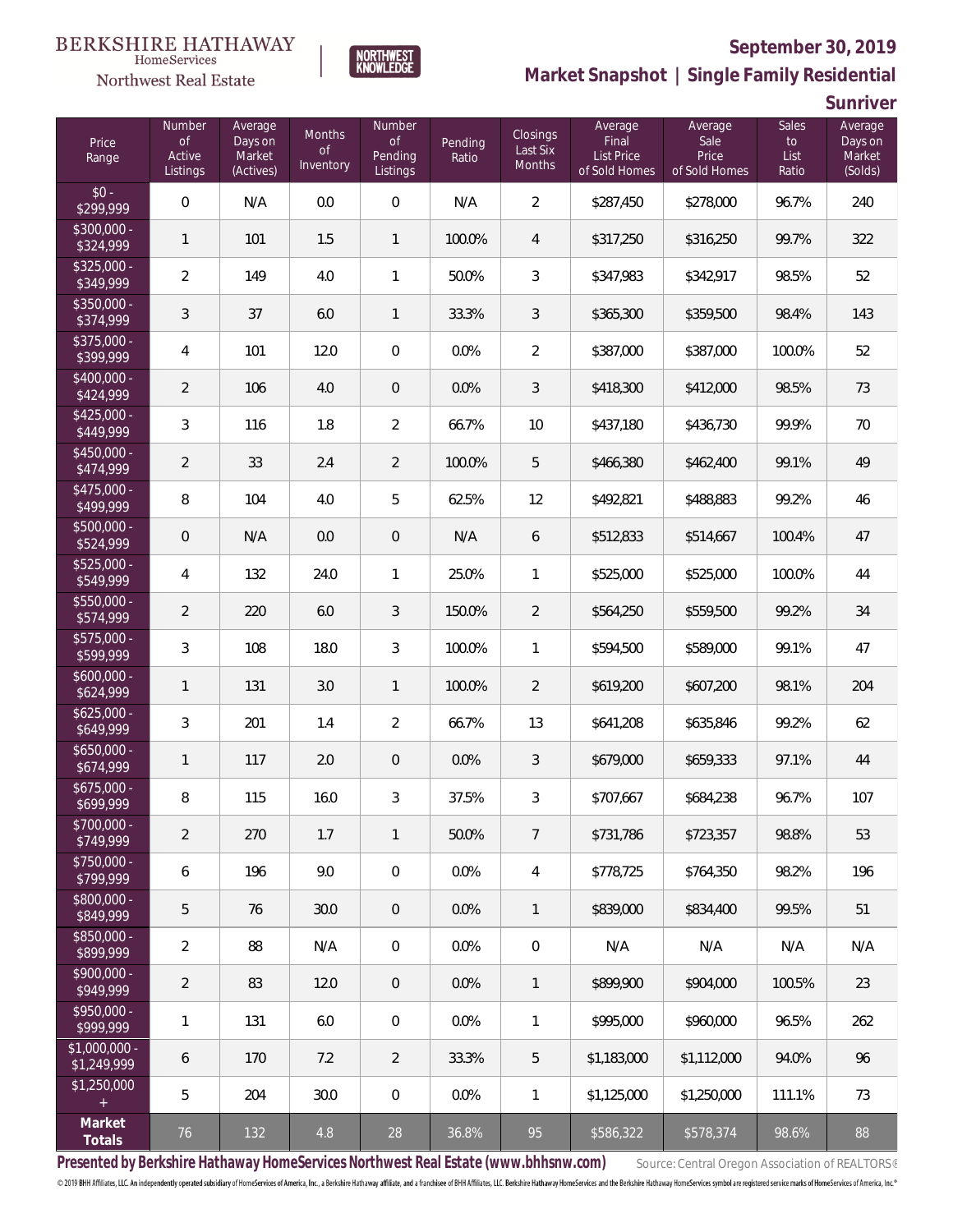

NORTHWEST<br>KNOWLEDGE

Northwest Real Estate

**Market Snapshot | Single Family Residential**

# **Three Rivers South**

| Price<br>Range                | Number<br>of<br>Active<br>Listings | Average<br>Days on<br>Market<br>(Actives) | <b>Months</b><br>0f<br>Inventory | Number<br><b>of</b><br>Pending<br>Listings | Pending<br>Ratio | Closings<br>Last Six<br>Months | Average<br>Final<br>List Price<br>of Sold Homes | Average<br>Sale<br>Price<br>of Sold Homes | <b>Sales</b><br>to<br>List<br>Ratio | Average<br>Days on<br>Market<br>(Solds) |
|-------------------------------|------------------------------------|-------------------------------------------|----------------------------------|--------------------------------------------|------------------|--------------------------------|-------------------------------------------------|-------------------------------------------|-------------------------------------|-----------------------------------------|
| $$0 -$<br>\$99,999            | $\overline{0}$                     | N/A                                       | 0.0                              | $\mathbf 0$                                | N/A              | $\mathbf{1}$                   | \$97,500                                        | \$97,500                                  | 100.0%                              | 67                                      |
| $$100,000 -$<br>\$124,999     | $\mathbf{1}$                       | 95                                        | 6.0                              | $\mathbf{1}$                               | 100.0%           | 1                              | \$140,000                                       | \$116,000                                 | 82.9%                               | 53                                      |
| $$125,000 -$<br>\$149,999     | $\mathbf 0$                        | N/A                                       | 0.0                              | $\mathbf 0$                                | N/A              | $\overline{2}$                 | \$149,950                                       | \$136,000                                 | 90.7%                               | 56                                      |
| $$150,000 -$<br>\$174,999     | 1                                  | 20                                        | 6.0                              | $\theta$                                   | 0.0%             | 1                              | \$155,000                                       | \$160,000                                 | 103.2%                              | 67                                      |
| $$175,000 -$<br>\$199,999     | $\mathfrak{Z}$                     | 131                                       | N/A                              | $\mathfrak{Z}$                             | 100.0%           | $\overline{0}$                 | N/A                                             | N/A                                       | N/A                                 | N/A                                     |
| $$200,000 -$<br>\$224,999     | $\mathbf{1}$                       | 31                                        | 6.0                              | $\mathbf{1}$                               | 100.0%           | $\mathbf{1}$                   | \$207,500                                       | \$203,000                                 | 97.8%                               | 92                                      |
| $$225,000 -$<br>\$249,999     | $\overline{2}$                     | 55                                        | 1.7                              | 1                                          | 50.0%            | $\overline{7}$                 | \$237,657                                       | \$236,257                                 | 99.4%                               | 65                                      |
| $$250,000 -$<br>\$274,999     | 3                                  | 47                                        | 2.6                              | $\overline{2}$                             | 66.7%            | $\overline{7}$                 | \$263,700                                       | \$263,714                                 | 100.0%                              | 81                                      |
| $$275,000 -$<br>\$299,999     | $\overline{0}$                     | N/A                                       | 0.0                              | $\overline{4}$                             | N/A              | 5                              | \$286,998                                       | \$289,200                                 | 100.8%                              | 88                                      |
| $$300,000 -$<br>\$324,999     | $\mathbf 0$                        | N/A                                       | 0.0                              | $\mathbf{1}$                               | N/A              | 6                              | \$311,133                                       | \$307,667                                 | 98.9%                               | 54                                      |
| $$325,000 -$<br>\$349,999     | 6                                  | 73                                        | 7.2                              | $\mathbf{1}$                               | 16.7%            | 5                              | \$345,280                                       | \$340,680                                 | 98.7%                               | 79                                      |
| $$350,000 -$<br>\$374,999     | $\overline{2}$                     | 123                                       | 1.1                              | $\mathbf{1}$                               | 50.0%            | 11                             | \$363,723                                       | \$361,227                                 | 99.3%                               | 54                                      |
| $$375,000 -$<br>\$399,999     | 8                                  | 62                                        | 4.8                              | 6                                          | 75.0%            | 10                             | \$393,839                                       | \$390,499                                 | 99.2%                               | 152                                     |
| $$400,000 -$<br>\$449,999     | 3                                  | 46                                        | 3.0                              | 5                                          | 166.7%           | 6                              | \$421,167                                       | \$422,750                                 | 100.4%                              | 85                                      |
| $$450,000 -$<br>\$499,999     | 9                                  | 205                                       | 5.4                              | 6                                          | 66.7%            | 10                             | \$483,380                                       | \$476,230                                 | 98.5%                               | 69                                      |
| $$500,000 -$<br>\$549,999     | $\mathbf{1}$                       | 39                                        | 1.2                              | $\mathbf 0$                                | 0.0%             | 5                              | \$535,860                                       | \$514,980                                 | 96.1%                               | 128                                     |
| \$550,000 -<br>\$599,999      | 5                                  | 98                                        | 10.0                             | $\mathbf 0$                                | 0.0%             | $\mathfrak{Z}$                 | \$572,650                                       | \$560,983                                 | 98.0%                               | 81                                      |
| $$600,000 -$<br>\$649,999     | $\overline{2}$                     | 193                                       | 12.0                             | $\overline{2}$                             | 100.0%           | 1                              | \$609,900                                       | \$600,000                                 | 98.4%                               | 98                                      |
| $$650,000 -$<br>\$699,999     | $\overline{4}$                     | 80                                        | 6.0                              | $\mathbf{1}$                               | 25.0%            | 4                              | \$702,500                                       | \$691,375                                 | 98.4%                               | 109                                     |
| $$700,000 -$<br>\$799,999     | 6                                  | 187                                       | 36.0                             | $\mathbf 0$                                | 0.0%             | 1                              | \$790,000                                       | \$735,000                                 | 93.0%                               | 354                                     |
| $$800,000 -$<br>\$899,999     | 6                                  | 205                                       | 12.0                             | $\mathbf 0$                                | 0.0%             | $\mathfrak{Z}$                 | \$886,333                                       | \$864.667                                 | 97.6%                               | 21                                      |
| $$900,000 -$<br>\$999,999     | 5                                  | 215                                       | 7.5                              | $\mathbf 0$                                | 0.0%             | 4                              | \$995,750                                       | \$975,750                                 | 98.0%                               | 120                                     |
| $$1,000,000 -$<br>\$1,249,999 | 4                                  | 421                                       | 6.0                              | $\mathbf 0$                                | 0.0%             | $\overline{4}$                 | \$1,187,250                                     | \$1,129,000                               | 95.1%                               | 163                                     |
| $$1,250,000 -$<br>\$1,499,999 | $\overline{4}$                     | 279                                       | 4.0                              | $\mathbf 0$                                | 0.0%             | 6                              | \$1,398,167                                     | \$1,372,667                               | 98.2%                               | 251                                     |
| \$1,500,000<br>$^{+}$         | $\overline{2}$                     | 201                                       | N/A                              | $\sqrt{3}$                                 | 150.0%           | $\mathbf 0$                    | N/A                                             | N/A                                       | N/A                                 | N/A                                     |
| Market<br>Totals              | 78                                 | 151                                       | 4.5                              | 38                                         | 48.7%            | 104                            | \$510,816                                       | \$501,234                                 | 98.1%                               | 100                                     |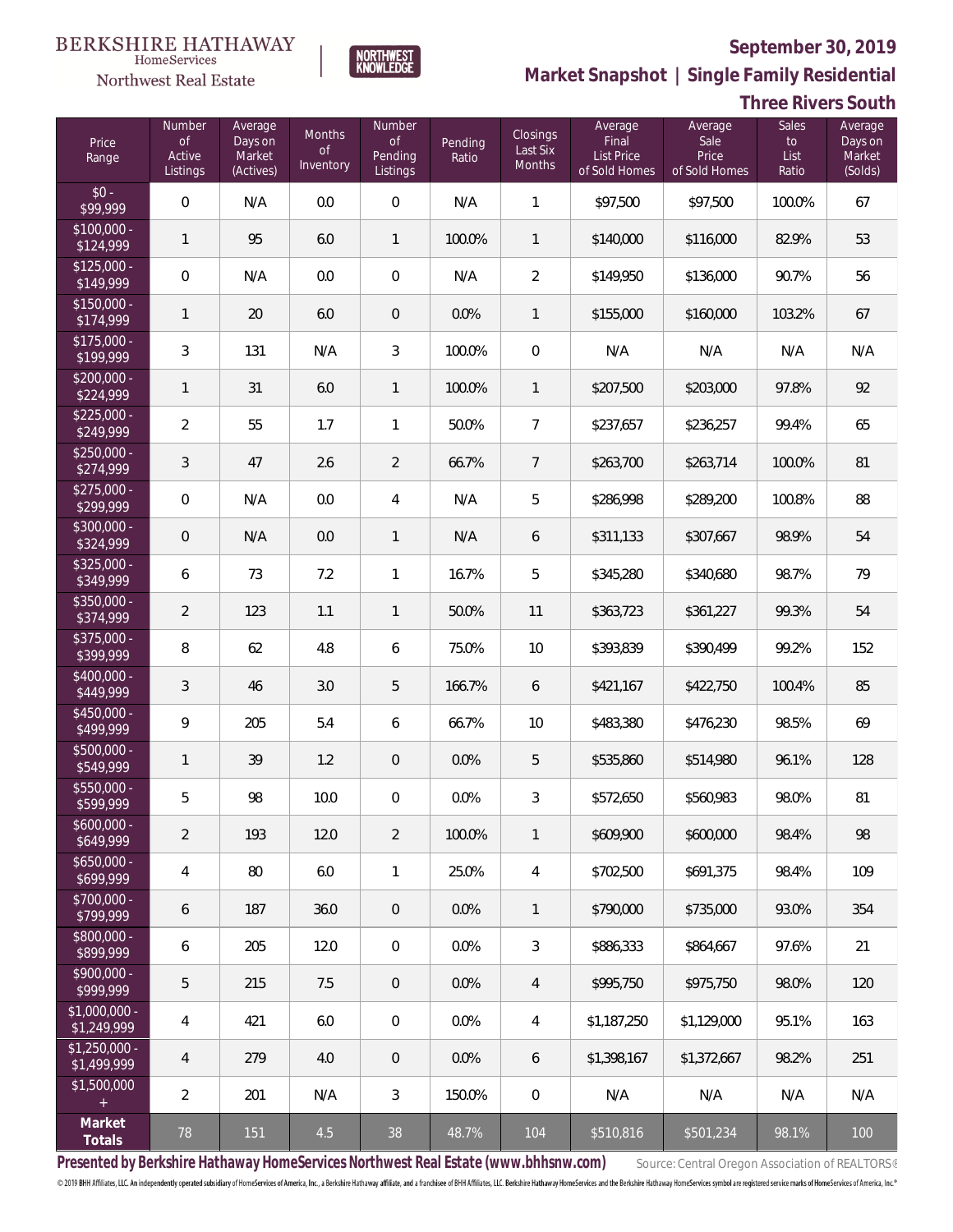### **BERKSHIRE HATHAWAY** HomeServices





# **September 30, 2019**

**Market Snapshot | Single Family Residential**

**La Pine**

| Price<br>Range                                  | Number<br><b>of</b><br>Active<br>Listings | Average<br>Days on<br>Market<br>(Actives) | Months<br><b>of</b><br>Inventory | Number<br>$\mathsf{of}$<br>Pending<br>Listings | Pending<br>Ratio | Closings<br>Last Six<br><b>Months</b> | Average<br>Final<br>List Price<br>of Sold Homes | Average<br>Sale<br>Price<br>of Sold Homes | <b>Sales</b><br>to<br>List<br>Ratio | Average<br>Days on<br>Market<br>(Solds) |
|-------------------------------------------------|-------------------------------------------|-------------------------------------------|----------------------------------|------------------------------------------------|------------------|---------------------------------------|-------------------------------------------------|-------------------------------------------|-------------------------------------|-----------------------------------------|
| $$0 -$<br>\$99,999                              | $\mathbf{0}$                              | N/A                                       | 0.0                              | $\mathfrak{Z}$                                 | N/A              | $\overline{7}$                        | \$86,269                                        | \$76,664                                  | 88.9%                               | 109                                     |
| $$100,000 -$<br>\$124,999                       | 3                                         | 112                                       | 2.6                              | $\theta$                                       | 0.0%             | $\overline{7}$                        | \$122,243                                       | \$112,200                                 | 91.8%                               | 77                                      |
| $$125,000 -$<br>\$149,999                       | $\overline{7}$                            | 87                                        | 4.7                              | $\mathbf 0$                                    | 0.0%             | 9                                     | \$151,478                                       | \$141,313                                 | 93.3%                               | 181                                     |
| $$150,000 -$<br>\$174,999                       | $\overline{2}$                            | 137                                       | 4.0                              | $\sqrt{3}$                                     | 150.0%           | 3                                     | \$157,633                                       | \$158,045                                 | 100.3%                              | 62                                      |
| $$175,000 -$<br>\$199,999                       | 9                                         | 70                                        | 4.5                              | 4                                              | 44.4%            | 12                                    | \$193,741                                       | \$185,942                                 | 96.0%                               | 108                                     |
| $$200,000 -$<br>\$224,999                       | 12                                        | 64                                        | 3.4                              | 9                                              | 75.0%            | 21                                    | \$210,047                                       | \$210,227                                 | 100.1%                              | 84                                      |
| $$225,000 -$<br>\$249,999                       | 15                                        | 65                                        | 2.8                              | 8                                              | 53.3%            | 32                                    | \$237,875                                       | \$236,559                                 | 99.4%                               | 100                                     |
| $$250,000 -$<br>\$274,999                       | 15                                        | 70                                        | 5.0                              | $\overline{7}$                                 | 46.7%            | 18                                    | \$265,266                                       | \$261,893                                 | 98.7%                               | 117                                     |
| $$275,000 -$<br>\$299,999                       | 23                                        | 108                                       | 8.1                              | 8                                              | 34.8%            | 17                                    | \$286,576                                       | \$282,935                                 | 98.7%                               | 114                                     |
| $$300,000 -$<br>\$324,999                       | 15                                        | 85                                        | 5.0                              | $\mathbf{1}$                                   | 6.7%             | 18                                    | \$314,006                                       | \$309,833                                 | 98.7%                               | 108                                     |
| $$325,000 -$<br>\$349,999                       | 12                                        | 67                                        | 9.0                              | 3                                              | 25.0%            | 8                                     | \$340,250                                       | \$340,363                                 | 100.0%                              | 177                                     |
| \$350,000 -<br>\$374,999                        | $\mathcal{Q}$                             | 148                                       | 6.8                              | $\sqrt{3}$                                     | 33.3%            | 8                                     | \$375,113                                       | \$361,725                                 | 96.4%                               | 148                                     |
| \$375,000 -<br>\$399,999                        | 12                                        | 65                                        | 8.0                              | 1                                              | 8.3%             | 9                                     | \$385,044                                       | \$387,310                                 | 100.6%                              | 131                                     |
| \$400,000 -<br>\$424,999                        | 6                                         | 105                                       | 9.0                              | $\mathbf{1}$                                   | 16.7%            | $\overline{4}$                        | \$430,725                                       | \$415,250                                 | 96.4%                               | 151                                     |
| $$425,000 -$<br>\$449,999                       | 10                                        | 136                                       | 30.0                             | 3                                              | 30.0%            | $\overline{2}$                        | \$430,000                                       | \$432,500                                 | 100.6%                              | 36                                      |
| $$450,000 -$<br>\$474,999                       | $\overline{2}$                            | 111                                       | 12.0                             | $\mathbf{1}$                                   | 50.0%            | $\mathbf{1}$                          | \$475,000                                       | \$470,000                                 | 98.9%                               | 58                                      |
| $$475,000 -$<br>\$499,999                       | 5                                         | 186                                       | 10.0                             | $\mathbf 0$                                    | 0.0%             | 3                                     | \$481,300                                       | \$491,633                                 | 102.1%                              | 168                                     |
| $$500,000 -$<br>\$549,999                       | 3                                         | 121                                       | 9.0                              | $\theta$                                       | 0.0%             | 2                                     | \$537,000                                       | \$509,750                                 | 94.9%                               | 268                                     |
| $$550,000 -$<br>\$599,999                       | 5                                         | 154                                       | 30.0                             | 1                                              | 20.0%            | 1                                     | \$579,500                                       | \$579,500                                 | 100.0%                              | 29                                      |
| $$600,000 -$<br>\$649,999                       | $\mathbf{1}$                              | 130                                       | 6.0                              | $\sqrt{2}$                                     | 0.0%             | 1                                     | \$649,000                                       | \$649,000                                 | 100.0%                              | 838                                     |
| $$650,000 -$<br>\$699,999                       | $\mathbf{1}$                              | 95                                        | N/A                              | $\mathbf 0$                                    | 0.0%             | $\mathbf 0$                           | N/A                                             | N/A                                       | N/A                                 | N/A                                     |
| $$700,000 -$<br>\$799,999                       | $\mathbf{1}$                              | 404                                       | N/A                              | $\sqrt{2}$                                     | 0.0%             | $\overline{0}$                        | N/A                                             | N/A                                       | N/A                                 | N/A                                     |
| \$800,000 -<br>\$899,999                        | $\mathbf{1}$                              | 541                                       | 6.0                              | $\mathbf 0$                                    | 0.0%             | 1                                     | \$839,000                                       | \$819,000                                 | 97.6%                               | 107                                     |
| $$900,000 -$<br>\$999,999                       | $\mathbf{1}$                              | 245                                       | N/A                              | $\theta$                                       | 0.0%             | $\overline{0}$                        | N/A                                             | N/A                                       | N/A                                 | N/A                                     |
| \$1,000,000<br>$\begin{array}{c} + \end{array}$ | 1                                         | 84                                        | N/A                              | $\mathbf 0$                                    | 0.0%             | $\mathbf 0$                           | N/A                                             | N/A                                       | N/A                                 | N/A                                     |
| Market<br>Totals                                | 171                                       | 100                                       | 5.6                              | 56                                             | 32.7%            | 184                                   | \$270,511                                       | \$266,442                                 | 98.5%                               | 119                                     |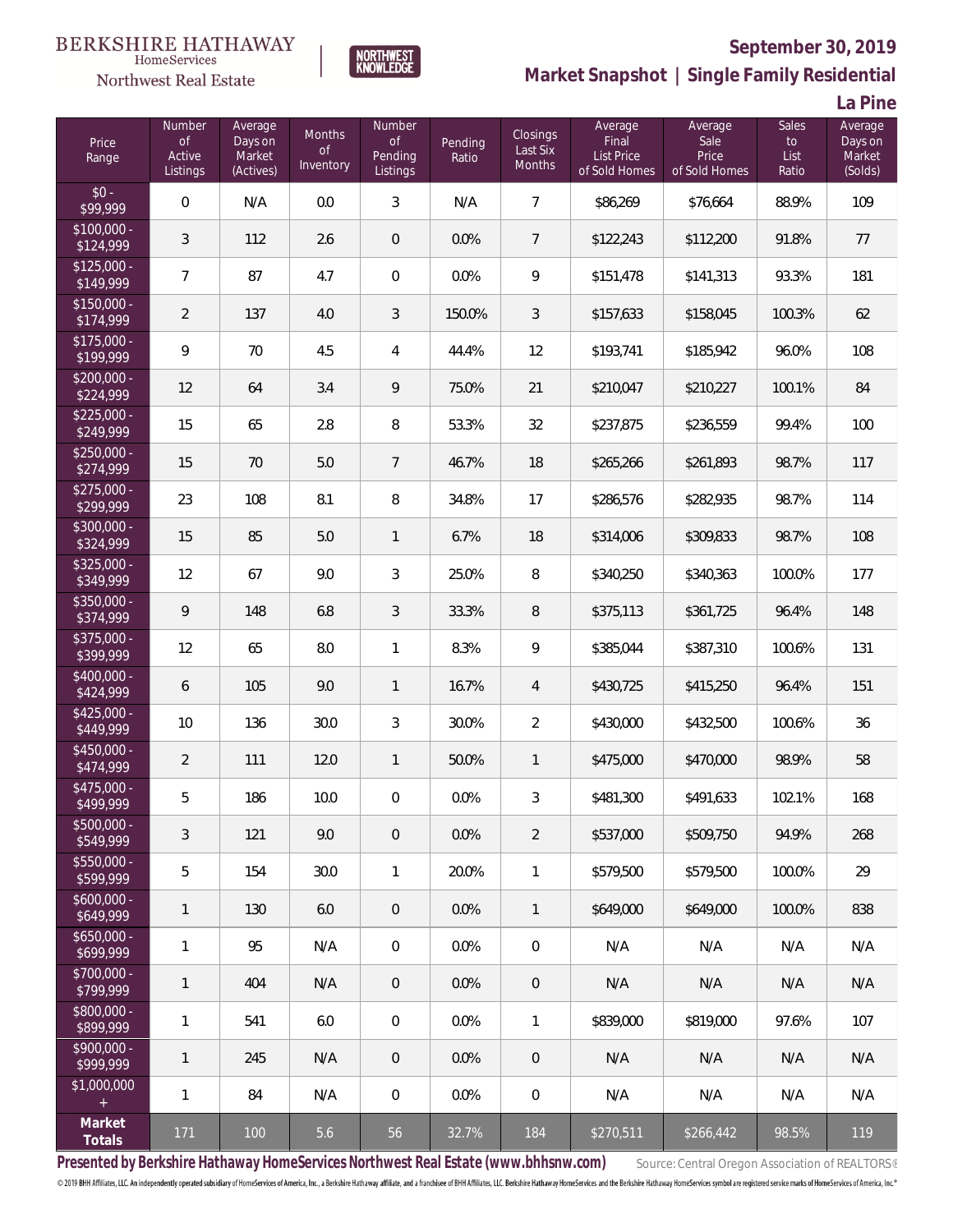

Northwest Real Estate

**Market Snapshot | Single Family Residential**

| Jefferson County |  |
|------------------|--|
|------------------|--|

| Price<br>Range                | Number<br><b>of</b><br>Active<br>Listings | Average<br>Days on<br>Market<br>(Actives) | Months<br>of<br>Inventory | <b>Number</b><br>of<br>Pending<br>Listings | Pending<br>Ratio | Closings<br>Last Six<br>Months | Average<br>Final<br><b>List Price</b><br>of Sold Homes | Average<br>Sale<br>Price<br>of Sold Homes | <b>Sales</b><br>to<br>List<br>Ratio | Average<br>Days on<br>Market<br>(Solds) |
|-------------------------------|-------------------------------------------|-------------------------------------------|---------------------------|--------------------------------------------|------------------|--------------------------------|--------------------------------------------------------|-------------------------------------------|-------------------------------------|-----------------------------------------|
| $$0 -$<br>\$99,999            | $\overline{0}$                            | N/A                                       | 0.0                       | $\mathbf{1}$                               | N/A              | $\overline{2}$                 | \$92,450                                               | \$83,750                                  | 90.6%                               | 160                                     |
| $$100,000 -$<br>\$124,999     | $\mathbf{1}$                              | 14                                        | 6.0                       | $\mathbf{1}$                               | 100.0%           | $\overline{1}$                 | \$124,900                                              | \$115,000                                 | 92.1%                               | 84                                      |
| $$125,000 -$<br>\$149,999     | $\overline{4}$                            | 220                                       | 3.4                       | $\mathbf{1}$                               | 25.0%            | $\overline{7}$                 | \$144,986                                              | \$132,214                                 | 91.2%                               | 174                                     |
| $$150,000 -$<br>\$174,999     | 5                                         | 187                                       | 2.7                       | 8                                          | 160.0%           | 11                             | \$162,618                                              | \$160,500                                 | 98.7%                               | 76                                      |
| $$175,000 -$<br>\$199,999     | 14                                        | 91                                        | 4.9                       | $\mathfrak{Z}$                             | 21.4%            | 17                             | \$188,041                                              | \$188,585                                 | 100.3%                              | 99                                      |
| $$200,000 -$<br>\$224,999     | $\overline{7}$                            | 72                                        | 3.2                       | 4                                          | 57.1%            | 13                             | \$214,168                                              | \$212,031                                 | 99.0%                               | 73                                      |
| $$225,000 -$<br>\$249,999     | 31                                        | 121                                       | 7.8                       | 6                                          | 19.4%            | 24                             | \$241,638                                              | \$236,201                                 | 97.8%                               | 115                                     |
| $$250,000 -$<br>\$274,999     | 14                                        | 133                                       | 3.2                       | 4                                          | 28.6%            | 26                             | \$261,755                                              | \$261,138                                 | 99.8%                               | 169                                     |
| $$275,000 -$<br>\$299,999     | $\overline{7}$                            | 66                                        | 6.0                       | 1                                          | 14.3%            | $\overline{7}$                 | \$286,114                                              | \$287,388                                 | 100.4%                              | 69                                      |
| $$300,000 -$<br>\$324,999     | 6                                         | 90                                        | 6.0                       | $\overline{0}$                             | 0.0%             | 6                              | \$320,750                                              | \$313,683                                 | 97.8%                               | 114                                     |
| $$325,000 -$<br>\$349,999     | 6                                         | 214                                       | 12.0                      | $\boldsymbol{0}$                           | 0.0%             | 3                              | \$332,967                                              | \$326,667                                 | 98.1%                               | 161                                     |
| $$350,000 -$<br>\$374,999     | $\overline{4}$                            | 203                                       | 24.0                      | $\overline{2}$                             | 50.0%            | $\mathbf{1}$                   | \$369,990                                              | \$363,000                                 | 98.1%                               | 88                                      |
| $$375,000 -$<br>\$399,999     | 11                                        | 147                                       | 33.0                      | $\mathbf{1}$                               | 9.1%             | $\overline{2}$                 | \$410,500                                              | \$390,000                                 | 95.0%                               | 210                                     |
| \$400,000 -<br>\$424,999      | $\mathfrak{Z}$                            | 69                                        | 9.0                       | $\mathbf 0$                                | 0.0%             | $\overline{2}$                 | \$427,000                                              | \$405,000                                 | 94.8%                               | 192                                     |
| $$425,000 -$<br>\$449,999     | 3                                         | 103                                       | N/A                       | $\overline{0}$                             | 0.0%             | $\overline{0}$                 | N/A                                                    | N/A                                       | N/A                                 | N/A                                     |
| \$450,000 -<br>\$474,999      | $\mathbf{1}$                              | 34                                        | 2.0                       | $\overline{0}$                             | 0.0%             | 3                              | \$473,000                                              | \$453,000                                 | 95.8%                               | 145                                     |
| \$475,000 -<br>\$499,999      | $\mathfrak{Z}$                            | 243                                       | N/A                       | $\mathbf{1}$                               | 33.3%            | $\mathbf 0$                    | N/A                                                    | N/A                                       | N/A                                 | N/A                                     |
| \$500,000 -<br>\$599,999      | 3                                         | 141                                       | 6.0                       | $\mathbf{1}$                               | 33.3%            | 3                              | \$528,597                                              | \$521,667                                 | 98.7%                               | 150                                     |
| $$600,000 -$<br>\$699,999     | $\overline{4}$                            | 117                                       | 24.0                      | $\mathbf 0$                                | 0.0%             | $\mathbf{1}$                   | \$660,000                                              | \$642,500                                 | 97.3%                               | 49                                      |
| \$700,000 -<br>\$799,999      | $\mathbf{1}$                              | 157                                       | N/A                       | $\theta$                                   | 0.0%             | $\mathbf 0$                    | N/A                                                    | N/A                                       | N/A                                 | N/A                                     |
| \$800,000 -<br>\$899,999      | $\mathbf{1}$                              | 80                                        | N/A                       | 0                                          | 0.0%             | $\mathbf 0$                    | N/A                                                    | N/A                                       | N/A                                 | N/A                                     |
| \$900,000 -<br>\$999,999      | $\mathsf{O}\xspace$                       | N/A                                       | N/A                       | $\theta$                                   | N/A              | $\mathbb O$                    | N/A                                                    | N/A                                       | N/A                                 | N/A                                     |
| $$1,000,000 -$<br>\$1,249,999 | $\mathbf{1}$                              | 560                                       | N/A                       | 0                                          | 0.0%             | $\mathbf 0$                    | N/A                                                    | N/A                                       | N/A                                 | N/A                                     |
| $$1,250,000 -$<br>\$1,499,999 | $\overline{2}$                            | 343                                       | N/A                       | $\mathbf{1}$                               | 50.0%            | $\mathbf{0}$                   | N/A                                                    | N/A                                       | N/A                                 | N/A                                     |
| \$1,500,000<br>$\pm$          | $\overline{2}$                            | 252                                       | N/A                       | 1                                          | 50.0%            | $\mathbf 0$                    | N/A                                                    | N/A                                       | N/A                                 | N/A                                     |
| Market<br>Totals              | 134                                       | 135                                       | 6.2                       | 36                                         | 26.9%            | 129                            | \$250,661                                              | \$246,415                                 | 98.3%                               | 122                                     |

**NORTHWEST**<br>KNOWLEDGE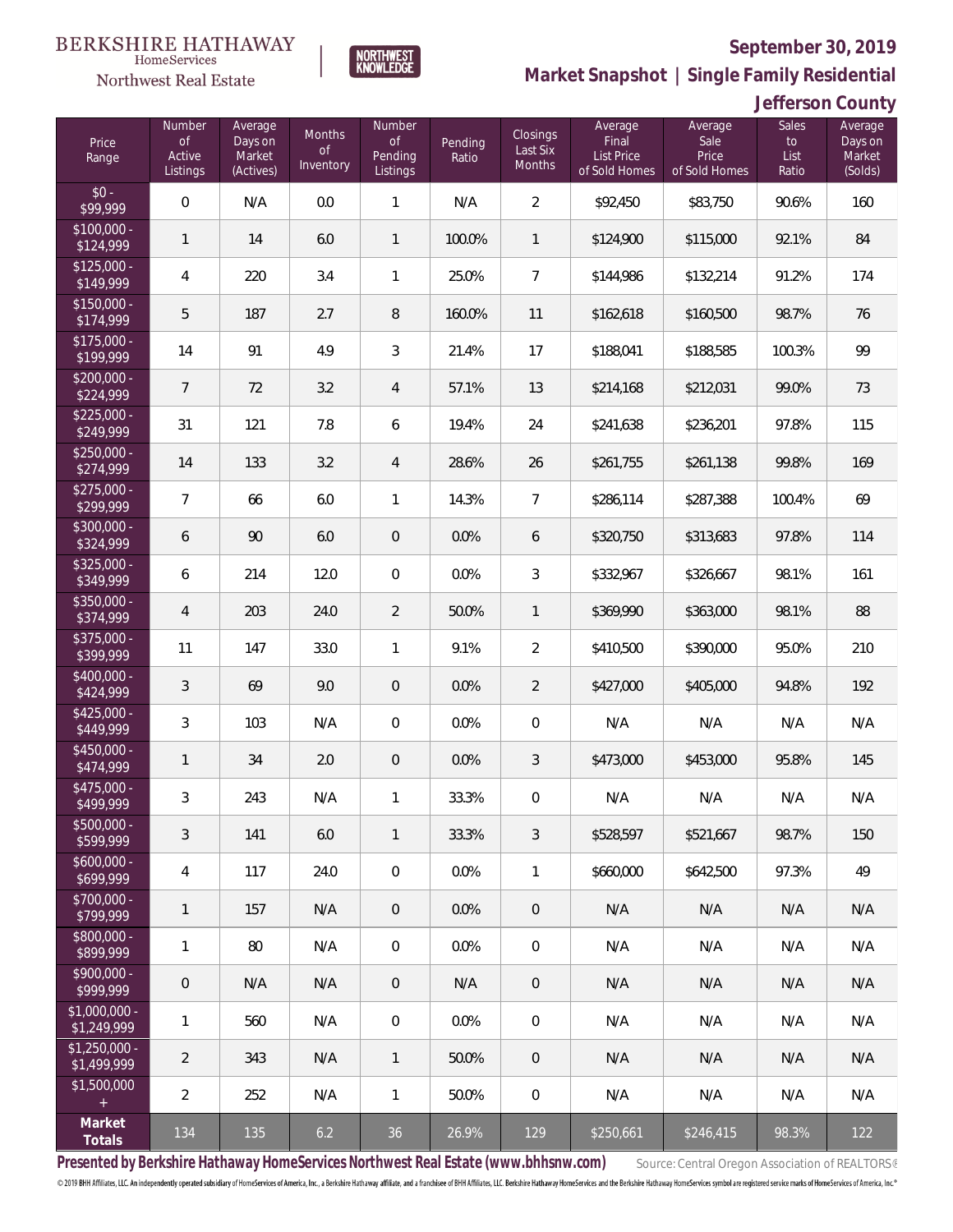

**NORTHWEST**<br>KNOWLEDGE

Northwest Real Estate

**Market Snapshot | Single Family Residential**

**Crook County**

| Price<br>Range                                  | Number<br><b>of</b><br>Active<br>Listings | Average<br>Days on<br>Market<br>(Actives) | Months<br>0f<br>Inventory | Number<br><b>of</b><br>Pending<br>Listings | Pending<br>Ratio | Closings<br>Last Six<br><b>Months</b> | Average<br>Final<br>List Price<br>of Sold Homes | Average<br>Sale<br>Price<br>of Sold Homes | <b>Sales</b><br>to<br>List<br>Ratio | Average<br>Days on<br>Market<br>(Solds) |
|-------------------------------------------------|-------------------------------------------|-------------------------------------------|---------------------------|--------------------------------------------|------------------|---------------------------------------|-------------------------------------------------|-------------------------------------------|-------------------------------------|-----------------------------------------|
| $$0 -$<br>\$124,999                             | 1                                         | 52                                        | 0.9                       | $\mathfrak{Z}$                             | 300.0%           | $\overline{7}$                        | \$104,257                                       | \$93,986                                  | 90.1%                               | 57                                      |
| $$125,000 -$<br>\$149,999                       | 4                                         | 137                                       | 6.0                       | $\mathbf{1}$                               | 25.0%            | 4                                     | \$134,500                                       | \$134,400                                 | 99.9%                               | 45                                      |
| $$150,000 -$<br>\$174,999                       | 1                                         | 166                                       | 0.8                       | $\sqrt{3}$                                 | 300.0%           | 8                                     | \$162,669                                       | \$160,026                                 | 98.4%                               | 113                                     |
| $$175,000 -$<br>\$199,999                       | $\overline{4}$                            | 75                                        | 2.4                       | $\overline{7}$                             | 175.0%           | 10                                    | \$195,570                                       | \$190,671                                 | 97.5%                               | 128                                     |
| $$200,000 -$<br>\$224,999                       | $\overline{4}$                            | 66                                        | 0.8                       | $\mathsf q$                                | 225.0%           | 29                                    | \$218,331                                       | \$213,076                                 | 97.6%                               | 88                                      |
| $$225,000 -$<br>\$249,999                       | 11                                        | 119                                       | 1.8                       | 11                                         | 100.0%           | 37                                    | \$241,422                                       | \$237,184                                 | 98.2%                               | 99                                      |
| $$250,000 -$<br>\$274,999                       | 25                                        | 131                                       | 5.4                       | $\overline{4}$                             | 16.0%            | 28                                    | \$261,450                                       | \$260,126                                 | 99.5%                               | 120                                     |
| $$275,000 -$<br>\$299,999                       | 21                                        | 66                                        | 4.2                       | 5                                          | 23.8%            | 30                                    | \$288,487                                       | \$285,413                                 | 98.9%                               | 93                                      |
| $$300,000 -$<br>\$324,999                       | 12                                        | 100                                       | 4.2                       | $\overline{2}$                             | 16.7%            | 17                                    | \$312,229                                       | \$311,712                                 | 99.8%                               | 118                                     |
| $$325,000 -$<br>\$349,999                       | 14                                        | 63                                        | 10.5                      | $\, 8$                                     | 57.1%            | 8                                     | \$342,231                                       | \$337,031                                 | 98.5%                               | 72                                      |
| $$350,000 -$<br>\$374,999                       | 12                                        | 115                                       | 8.0                       | $\overline{4}$                             | 33.3%            | 9                                     | \$362,661                                       | \$358,900                                 | 99.0%                               | 84                                      |
| $$375,000 -$<br>\$399,999                       | 21                                        | 162                                       | 11.5                      | $\overline{7}$                             | 33.3%            | 11                                    | \$393,327                                       | \$386,841                                 | 98.4%                               | 158                                     |
| $$400,000 -$<br>\$424,999                       | 6                                         | 132                                       | 6.0                       | $\mathbf{1}$                               | 16.7%            | 6                                     | \$421,467                                       | \$411,000                                 | 97.5%                               | 178                                     |
| $$425,000 -$<br>\$449,999                       | 9                                         | 224                                       | 6.0                       | $\mathbf{1}$                               | 11.1%            | 9                                     | \$453,011                                       | \$431,000                                 | 95.1%                               | 169                                     |
| $$450,000 -$<br>\$474,999                       | $\overline{2}$                            | 99                                        | 4.0                       | $\mathbf 0$                                | 0.0%             | 3                                     | \$466,000                                       | \$458,500                                 | 98.4%                               | 64                                      |
| $$475,000 -$<br>\$499,999                       | 10                                        | 97                                        | 10.0                      | $\mathbf{1}$                               | 10.0%            | 6                                     | \$491,500                                       | \$486,583                                 | 99.0%                               | 110                                     |
| \$500,000 -<br>\$549,999                        | 6                                         | 134                                       | 5.1                       | $\mathbf{1}$                               | 16.7%            | 7                                     | \$527,286                                       | \$520,000                                 | 98.6%                               | 264                                     |
| $$550,000 -$<br>\$599,999                       | 16                                        | 187                                       | 32.0                      | $\mathbf{1}$                               | 6.3%             | 3                                     | \$596,000                                       | \$578,000                                 | 97.0%                               | 229                                     |
| $$600,000 -$<br>\$699,999                       | 21                                        | 134                                       | 10.5                      | $\overline{0}$                             | 0.0%             | 12                                    | \$662,300                                       | \$647,908                                 | 97.8%                               | 138                                     |
| $$700,000 -$<br>\$799,999                       | 13                                        | 163                                       | 13.0                      | $\overline{2}$                             | 15.4%            | 6                                     | \$767,317                                       | \$743,167                                 | 96.9%                               | 142                                     |
| $$800,000 -$<br>\$899,999                       | 9                                         | 177                                       | 9.0                       | $\mathbf{1}$                               | 11.1%            | 6                                     | \$852,483                                       | \$842,753                                 | 98.9%                               | 107                                     |
| $$900,000 -$<br>\$999,999                       | 5                                         | 133                                       | 30.0                      | $\theta$                                   | 0.0%             | $\mathbf{1}$                          | \$949,000                                       | \$900,000                                 | 94.8%                               | 41                                      |
| $$1,000,000 -$<br>\$1,249,999                   | 4                                         | 127                                       | 12.0                      | 0                                          | 0.0%             | 2                                     | \$1,112,000                                     | \$1,083,500                               | 97.4%                               | 160                                     |
| $$1,250,000 -$<br>\$1,499,999                   | 9                                         | 292                                       | 27.0                      | $\theta$                                   | 0.0%             | 2                                     | \$1,332,500                                     | \$1,290,000                               | 96.8%                               | 507                                     |
| \$1,500,000<br>$\begin{array}{c} + \end{array}$ | $\overline{7}$                            | 338                                       | N/A                       | 0                                          | $0.0\%$          | $\boldsymbol{0}$                      | N/A                                             | N/A                                       | N/A                                 | N/A                                     |
| Market<br>Totals                                | 247                                       | 140                                       | 5.7                       | 72                                         | 29.1%            | 261                                   | \$349,950                                       | \$343,354                                 | 98.1%                               | 118                                     |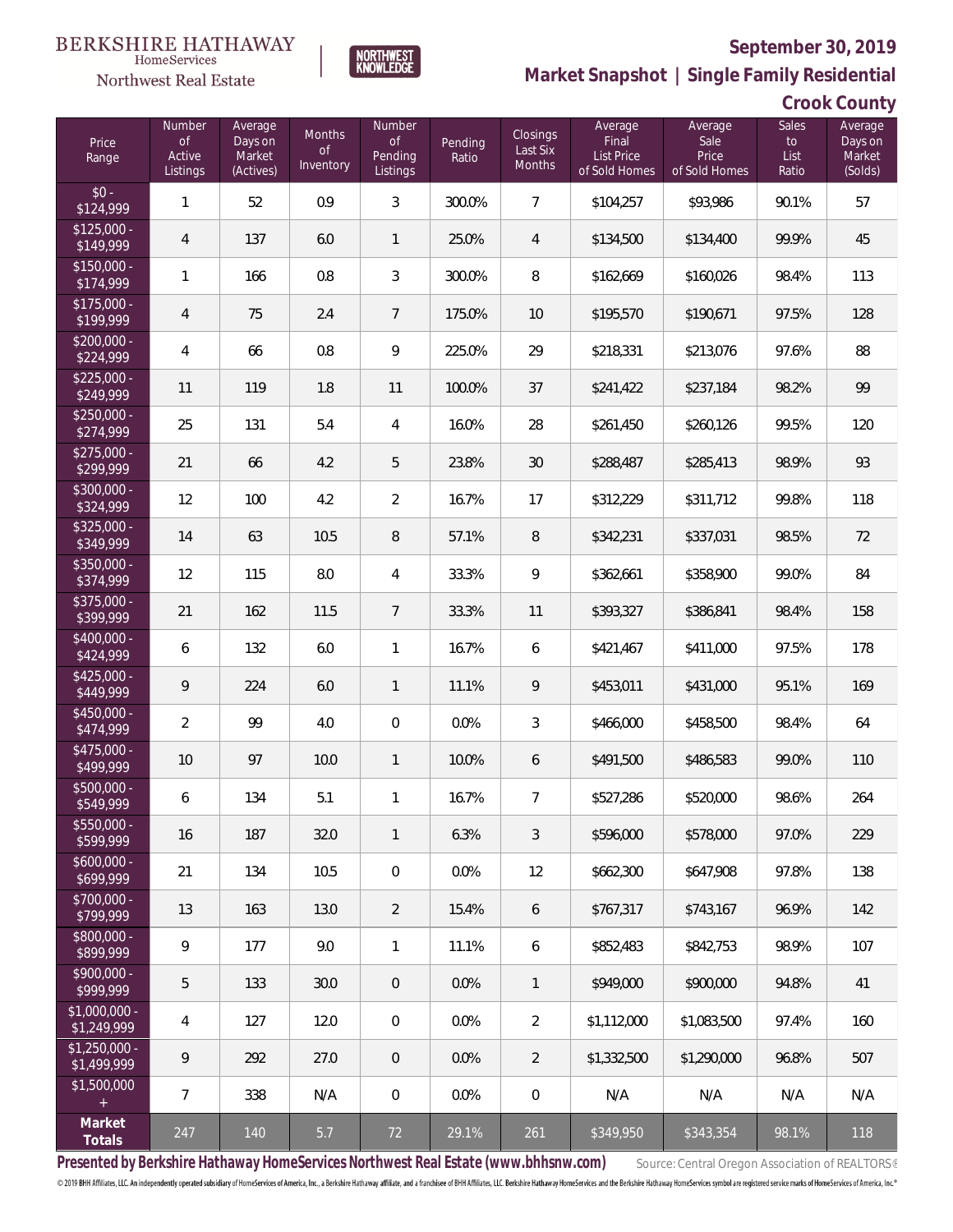

NORTHWEST<br>KNOWLEDGE

Northwest Real Estate

**Market Snapshot | Single Family Residential**

## **Crooked River Ranch**

| Price<br>Range            | Number<br><b>of</b><br>Active<br>Listings | Average<br>Days on<br>Market<br>(Actives) | <b>Months</b><br><b>of</b><br>Inventory | Number<br><b>of</b><br>Pending<br>Listings | Pending<br>Ratio | Closings<br>Last Six<br>Months | Average<br>Final<br>List Price<br>of Sold Homes | Average<br>Sale<br>Price<br>of Sold Homes | <b>Sales</b><br>to<br>List<br>Ratio | Average<br>Days on<br>Market<br>(Solds) |
|---------------------------|-------------------------------------------|-------------------------------------------|-----------------------------------------|--------------------------------------------|------------------|--------------------------------|-------------------------------------------------|-------------------------------------------|-------------------------------------|-----------------------------------------|
| $$0 -$<br>\$99,999        | $\overline{0}$                            | N/A                                       | N/A                                     | $\boldsymbol{0}$                           | N/A              | $\mathbf 0$                    | N/A                                             | N/A                                       | N/A                                 | N/A                                     |
| $$100,000 -$<br>\$124,999 | $\mathbf 0$                               | N/A                                       | N/A                                     | $\overline{0}$                             | N/A              | $\overline{0}$                 | N/A                                             | N/A                                       | N/A                                 | N/A                                     |
| $$125,000 -$<br>\$149,999 | $\mathfrak{Z}$                            | 161                                       | 9.0                                     | $\boldsymbol{0}$                           | 0.0%             | $\overline{2}$                 | \$142,450                                       | \$142,750                                 | 100.2%                              | 49                                      |
| $$150,000 -$<br>\$174,999 | $\mathbf 0$                               | N/A                                       | 0.0                                     | $\overline{0}$                             | N/A              | $\mathbf{1}$                   | \$155,000                                       | \$155,000                                 | 100.0%                              | 13                                      |
| \$175,000 -<br>\$199,999  | $\overline{2}$                            | 204                                       | 6.0                                     | $\boldsymbol{0}$                           | 0.0%             | $\overline{2}$                 | \$182,500                                       | \$185,250                                 | 101.5%                              | 35                                      |
| $$200,000 -$<br>\$224,999 | $\overline{2}$                            | 80                                        | 6.0                                     | $\overline{0}$                             | 0.0%             | $\overline{2}$                 | \$214,450                                       | \$212,250                                 | 99.0%                               | 42                                      |
| $$225,000 -$<br>\$249,999 | $\,8\,$                                   | 81                                        | 5.3                                     | 4                                          | 50.0%            | 9                              | \$235,844                                       | \$237,700                                 | 100.8%                              | 170                                     |
| $$250,000 -$<br>\$274,999 | $\, 8$                                    | 90                                        | 4.4                                     | $\overline{2}$                             | 25.0%            | 11                             | \$265,581                                       | \$262,945                                 | 99.0%                               | 75                                      |
| $$275,000 -$<br>\$299,999 | $\overline{4}$                            | 126                                       | 3.0                                     | $\boldsymbol{0}$                           | 0.0%             | $\, 8$                         | \$290,250                                       | \$288,350                                 | 99.3%                               | 77                                      |
| \$300,000 -<br>\$324,999  | 5                                         | 108                                       | 5.0                                     | $\overline{0}$                             | 0.0%             | 6                              | \$314,300                                       | \$311,650                                 | 99.2%                               | 82                                      |
| $$325,000 -$<br>\$349,999 | $\mathfrak{Z}$                            | 56                                        | 3.6                                     | 4                                          | 133.3%           | 5                              | \$334,760                                       | \$333,180                                 | 99.5%                               | 94                                      |
| $$350,000 -$<br>\$374,999 | 5                                         | 94                                        | 7.5                                     | $\overline{2}$                             | 40.0%            | 4                              | \$357,925                                       | \$358,725                                 | 100.2%                              | 62                                      |
| \$375,000 -<br>\$399,999  | $\, 8$                                    | 93                                        | 12.0                                    | $\boldsymbol{0}$                           | 0.0%             | $\overline{4}$                 | \$386,175                                       | \$383,975                                 | 99.4%                               | 105                                     |
| \$400,000 -<br>\$424,999  | $\mathbf{1}$                              | 63                                        | 3.0                                     | $\mathbf{1}$                               | 100.0%           | $\overline{2}$                 | \$427,450                                       | \$412,500                                 | 96.5%                               | 196                                     |
| $$425,000 -$<br>\$449,999 | $\overline{2}$                            | 44                                        | 3.0                                     | 3                                          | 150.0%           | $\overline{4}$                 | \$444,900                                       | \$431,250                                 | 96.9%                               | 150                                     |
| \$450,000 -<br>\$474,999  | $\mathbf{1}$                              | 96                                        | 1.5                                     | $\overline{0}$                             | 0.0%             | 4                              | \$473,500                                       | \$463,800                                 | 98.0%                               | 64                                      |
| \$475,000 -<br>\$499,999  | $\sqrt{3}$                                | 130                                       | 18.0                                    | $\,0\,$                                    | 0.0%             | 1                              | \$499,900                                       | \$499,000                                 | 99.8%                               | 91                                      |
| \$500,000 -<br>\$524,999  | $\theta$                                  | N/A                                       | N/A                                     | $\overline{0}$                             | N/A              | $\overline{0}$                 | N/A                                             | N/A                                       | N/A                                 | N/A                                     |
| $$525,000 -$<br>\$549,999 | $\overline{2}$                            | 47                                        | N/A                                     | 0                                          | 0.0%             | $\mathbf 0$                    | N/A                                             | N/A                                       | N/A                                 | N/A                                     |
| \$550,000 -<br>\$574,999  | $\theta$                                  | N/A                                       | 0.0                                     | $\theta$                                   | N/A              | $\mathbf{1}$                   | \$579,000                                       | \$560,000                                 | 96.7%                               | 90                                      |
| \$575,000 -<br>\$599,999  | $\overline{2}$                            | 117                                       | 12.0                                    | 1                                          | 50.0%            | $\mathbf{1}$                   | \$599,000                                       | \$592,500                                 | 98.9%                               | 160                                     |
| $$600,000 -$<br>\$624,999 | $\mathbf 0$                               | N/A                                       | N/A                                     | $\theta$                                   | N/A              | $\mathbb O$                    | N/A                                             | N/A                                       | N/A                                 | N/A                                     |
| $$625,000 -$<br>\$649,999 | $\mathbf{1}$                              | 69                                        | N/A                                     | 0                                          | 0.0%             | $\mathbf 0$                    | N/A                                             | N/A                                       | N/A                                 | N/A                                     |
| $$650,000 -$<br>\$699,999 | $\mathbf 0$                               | N/A                                       | 0.0                                     | $\theta$                                   | N/A              | $\mathbf{1}$                   | \$699,000                                       | \$699,000                                 | 100.0%                              | 460                                     |
| \$700,000<br>$\pm$        | $\overline{2}$                            | 180                                       | N/A                                     | 1                                          | 50.0%            | $\mathbf 0$                    | N/A                                             | N/A                                       | N/A                                 | N/A                                     |
| Market<br>Totals          | 62                                        | 101                                       | 5.5                                     | 18                                         | 29.0%            | 68                             | \$324,135                                       | \$321,122                                 | 99.1%                               | 102                                     |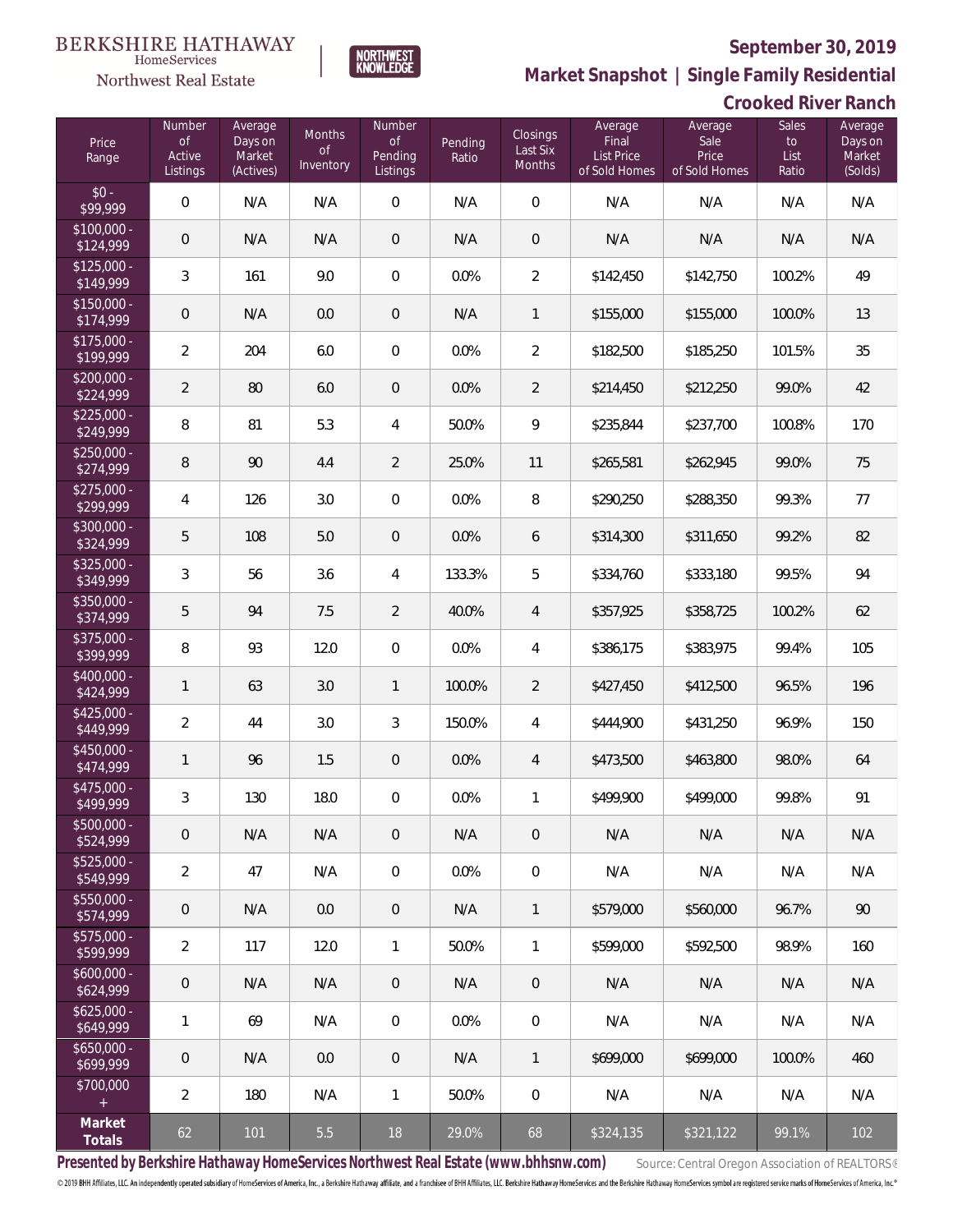# **BERKSHIRE HATHAWAY**

### HomeServices Northwest Real Estate

### **September 30, 2019**



**Eastern Deschutes County Market Snapshot | Single Family Residential**

| Price<br>Range                                  | Number<br>$\mathsf{of}$<br>Active<br>Listings | Average<br>Days on<br>Market<br>(Actives) | Months<br><b>of</b><br>Inventory | Number<br>$\mathsf{of}$<br><b>Pending</b><br>Listings | Pending<br>Ratio | <b>Closings</b><br>Last Six<br>Months | Average<br>Final<br><b>List Price</b><br>of Sold Homes | Average<br>Sale<br>Price<br>of Sold Homes | Sales<br>$\mathsf{to}$<br>List<br>Ratio | Average<br>Days on<br>Market<br>(Solds) |
|-------------------------------------------------|-----------------------------------------------|-------------------------------------------|----------------------------------|-------------------------------------------------------|------------------|---------------------------------------|--------------------------------------------------------|-------------------------------------------|-----------------------------------------|-----------------------------------------|
| $$0 -$<br>\$149,999                             | $\mathbf 0$                                   | N/A                                       | N/A                              | $\mathbf 0$                                           | N/A              | $\mathbf 0$                           | N/A                                                    | N/A                                       | N/A                                     | N/A                                     |
| $$150,000 -$<br>\$199,999                       | $\mathbf 0$                                   | N/A                                       | N/A                              | 0                                                     | N/A              | $\mathbf 0$                           | N/A                                                    | N/A                                       | N/A                                     | N/A                                     |
| $$200,000 -$<br>\$224,999                       | $\mathbf 0$                                   | N/A                                       | N/A                              | 0                                                     | N/A              | $\mathbf 0$                           | N/A                                                    | N/A                                       | N/A                                     | N/A                                     |
| $$225,000 -$<br>\$249,999                       | $\mathbf 0$                                   | N/A                                       | N/A                              | 0                                                     | N/A              | $\theta$                              | N/A                                                    | N/A                                       | N/A                                     | N/A                                     |
| $$250,000 -$<br>\$274,999                       | $\mathbf 0$                                   | N/A                                       | N/A                              | $\boldsymbol{0}$                                      | N/A              | $\mathbf 0$                           | N/A                                                    | N/A                                       | N/A                                     | N/A                                     |
| $$275,000 -$<br>\$299,999                       | $\mathbf 0$                                   | N/A                                       | N/A                              | 0                                                     | N/A              | $\theta$                              | N/A                                                    | N/A                                       | N/A                                     | N/A                                     |
| $$300,000 -$<br>\$324,999                       | $\mathbf 0$                                   | N/A                                       | N/A                              | 0                                                     | N/A              | $\mathbf 0$                           | N/A                                                    | N/A                                       | N/A                                     | N/A                                     |
| $$325,000 -$<br>\$349,999                       | $\mathbf 0$                                   | N/A                                       | N/A                              | 0                                                     | N/A              | $\theta$                              | N/A                                                    | N/A                                       | N/A                                     | N/A                                     |
| $$350,000 -$<br>\$374,999                       | $\mathbf 0$                                   | N/A                                       | N/A                              | 0                                                     | N/A              | $\mathbf 0$                           | N/A                                                    | N/A                                       | N/A                                     | N/A                                     |
| $$375,000 -$<br>\$399,999                       | $\mathbf 0$                                   | N/A                                       | N/A                              | 0                                                     | N/A              | $\mathbf 0$                           | N/A                                                    | N/A                                       | N/A                                     | N/A                                     |
| $$400,000 -$<br>\$424,999                       | $\mathbf 0$                                   | N/A                                       | N/A                              | $\boldsymbol{0}$                                      | N/A              | $\mathbf 0$                           | N/A                                                    | N/A                                       | N/A                                     | N/A                                     |
| $$425,000 -$<br>\$449,999                       | $\mathbf 0$                                   | N/A                                       | N/A                              | 0                                                     | N/A              | $\mathbf 0$                           | N/A                                                    | N/A                                       | N/A                                     | N/A                                     |
| \$450,000 -<br>\$474,999                        | $\mathsf O$                                   | N/A                                       | N/A                              | $\boldsymbol{0}$                                      | N/A              | $\mathbf 0$                           | N/A                                                    | N/A                                       | N/A                                     | N/A                                     |
| $$475,000 -$<br>\$499,999                       | $\mathbf 0$                                   | N/A                                       | N/A                              | $\mathbf 0$                                           | N/A              | $\mathbf 0$                           | N/A                                                    | N/A                                       | N/A                                     | N/A                                     |
| \$500,000 -<br>\$524,999                        | $\mathbf 0$                                   | N/A                                       | N/A                              | $\boldsymbol{0}$                                      | N/A              | $\mathbf 0$                           | N/A                                                    | N/A                                       | N/A                                     | N/A                                     |
| \$525,000 -<br>\$549,999                        | $\mathbf 0$                                   | N/A                                       | N/A                              | $\mathbf 0$                                           | N/A              | $\mathbf 0$                           | N/A                                                    | N/A                                       | N/A                                     | N/A                                     |
| \$550,000 -<br>\$574,999                        | $\mathbf 0$                                   | N/A                                       | N/A                              | $\mathsf{O}\xspace$                                   | N/A              | $\mathbf 0$                           | N/A                                                    | N/A                                       | N/A                                     | N/A                                     |
| $$575,000 -$<br>\$599,999                       | $\overline{0}$                                | N/A                                       | N/A                              | 0                                                     | N/A              | $\overline{0}$                        | N/A                                                    | N/A                                       | N/A                                     | N/A                                     |
| $$600,000 -$<br>\$649,999                       | $\mathbf 0$                                   | N/A                                       | N/A                              | 0                                                     | N/A              | $\mathbf 0$                           | N/A                                                    | N/A                                       | N/A                                     | N/A                                     |
| $$650,000 -$<br>\$699,999                       | $\mathbf 0$                                   | N/A                                       | N/A                              | 0                                                     | N/A              | $\mathsf{O}\xspace$                   | N/A                                                    | N/A                                       | N/A                                     | N/A                                     |
| $$700,000 -$<br>\$799,999                       | 0                                             | N/A                                       | N/A                              | 0                                                     | N/A              | $\overline{0}$                        | N/A                                                    | N/A                                       | N/A                                     | N/A                                     |
| \$800,000 -<br>\$899,999                        | $\mathbf 0$                                   | N/A                                       | N/A                              | 0                                                     | N/A              | $\overline{0}$                        | N/A                                                    | N/A                                       | N/A                                     | N/A                                     |
| \$900,000 -<br>\$999,999                        | 0                                             | N/A                                       | N/A                              | 0                                                     | N/A              | $\overline{0}$                        | N/A                                                    | N/A                                       | N/A                                     | N/A                                     |
| $$1,000,000 -$<br>\$1,499,999                   | $\mathbf 0$                                   | N/A                                       | N/A                              | 0                                                     | N/A              | $\overline{0}$                        | N/A                                                    | N/A                                       | N/A                                     | N/A                                     |
| \$1,500,000<br>$\begin{array}{c} + \end{array}$ | 0                                             | N/A                                       | N/A                              | 0                                                     | N/A              | $\overline{0}$                        | N/A                                                    | N/A                                       | N/A                                     | N/A                                     |
| Market<br>Totals                                | $\overline{0}$                                | N/A                                       | N/A                              | $\overline{0}$                                        | N/A              | $\overline{0}$                        | N/A                                                    | N/A                                       | N/A                                     | N/A                                     |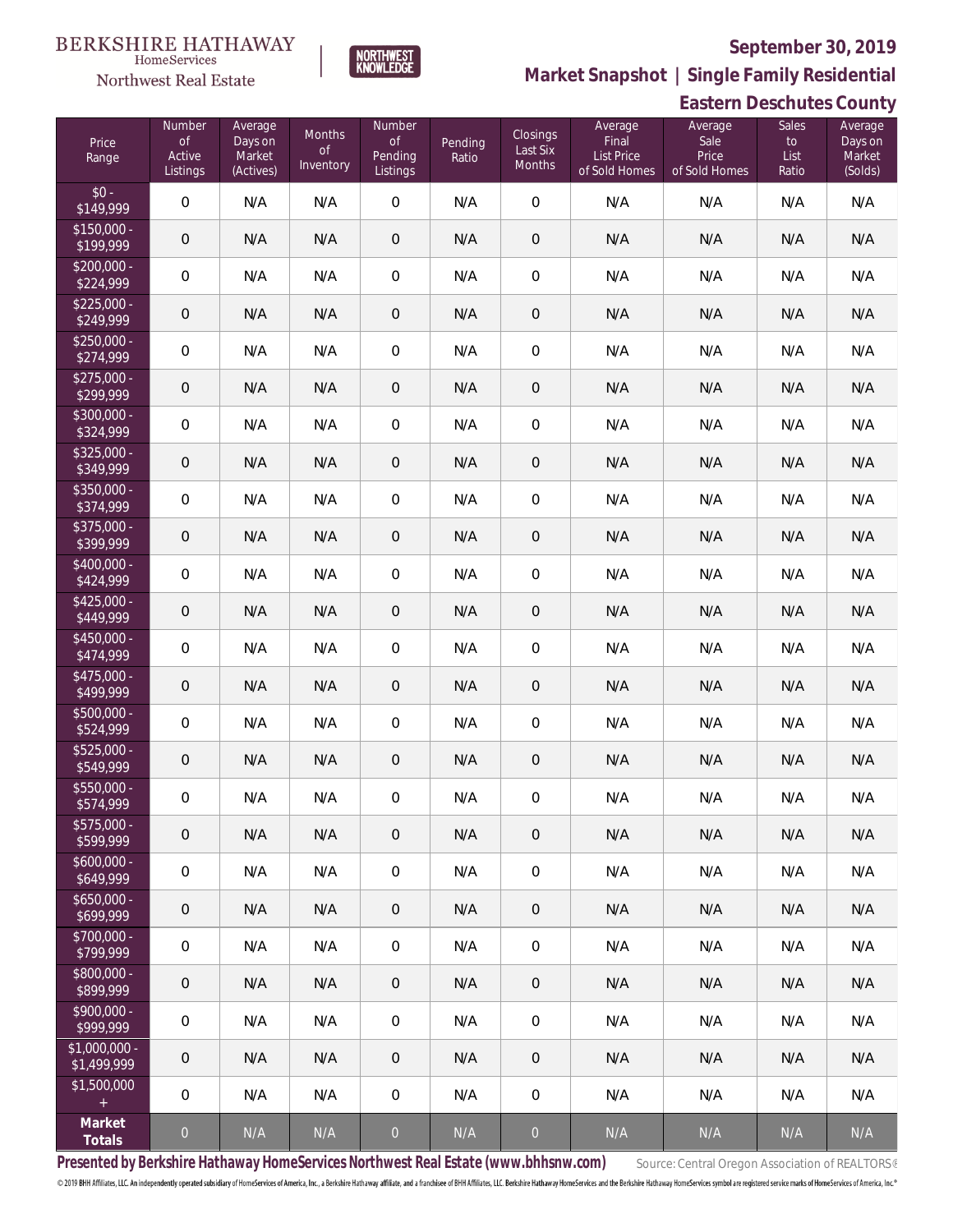

**NORTHWEST**<br>KNOWLEDGE

Northwest Real Estate

**Market Snapshot | Single Family Residential**

**Harney County**

| Price<br>Range                | Number<br><b>of</b><br>Active<br>Listings | Average<br>Days on<br>Market<br>(Actives) | <b>Months</b><br><b>of</b><br>Inventory | Number<br><b>of</b><br>Pending<br>Listings | Pending<br>Ratio | <b>Closings</b><br>Last Six<br>Months | Average<br>Final<br>List Price<br>of Sold Homes | Average<br>Sale<br>Price<br>of Sold Homes | <b>Sales</b><br>to<br>List<br>Ratio | - - - - <i>- - -</i><br>Average<br>Days on<br>Market<br>(Solds) |
|-------------------------------|-------------------------------------------|-------------------------------------------|-----------------------------------------|--------------------------------------------|------------------|---------------------------------------|-------------------------------------------------|-------------------------------------------|-------------------------------------|-----------------------------------------------------------------|
| $$0 -$<br>\$149,999           | $\mathbf 0$                               | N/A                                       | N/A                                     | $\boldsymbol{0}$                           | N/A              | $\mathbf 0$                           | N/A                                             | N/A                                       | N/A                                 | N/A                                                             |
| $$150,000 -$<br>\$199,999     | $\mathbf 0$                               | N/A                                       | N/A                                     | $\overline{2}$                             | N/A              | $\mathbf 0$                           | N/A                                             | N/A                                       | N/A                                 | N/A                                                             |
| $$200,000 -$<br>\$224,999     | $\mathbf 0$                               | N/A                                       | N/A                                     | $\,0\,$                                    | N/A              | $\mathbf 0$                           | N/A                                             | N/A                                       | N/A                                 | N/A                                                             |
| $$225,000 -$<br>\$249,999     | $\mathbf 0$                               | N/A                                       | N/A                                     | $\theta$                                   | N/A              | $\mathsf{O}\xspace$                   | N/A                                             | N/A                                       | N/A                                 | N/A                                                             |
| $$250,000 -$<br>\$274,999     | $\mathbf 0$                               | N/A                                       | N/A                                     | $\,0\,$                                    | N/A              | $\mathbf 0$                           | N/A                                             | N/A                                       | N/A                                 | N/A                                                             |
| $$275,000 -$<br>\$299,999     | $\mathbf 0$                               | N/A                                       | N/A                                     | $\theta$                                   | N/A              | $\mathbf 0$                           | N/A                                             | N/A                                       | N/A                                 | N/A                                                             |
| \$300,000 -<br>\$324,999      | $\mathbf 0$                               | N/A                                       | N/A                                     | $\mathbf 0$                                | N/A              | $\mathbf 0$                           | N/A                                             | N/A                                       | N/A                                 | N/A                                                             |
| $$325,000 -$<br>\$349,999     | $\mathbf 0$                               | N/A                                       | N/A                                     | $\theta$                                   | N/A              | $\mathbf 0$                           | N/A                                             | N/A                                       | N/A                                 | N/A                                                             |
| \$350,000 -<br>\$374,999      | $\mathbf 0$                               | N/A                                       | N/A                                     | $\mathbf 0$                                | N/A              | $\mathbf 0$                           | N/A                                             | N/A                                       | N/A                                 | N/A                                                             |
| \$375,000 -<br>\$399,999      | $\mathbf 0$                               | N/A                                       | N/A                                     | $\mathbf 0$                                | N/A              | $\mathbf 0$                           | N/A                                             | N/A                                       | N/A                                 | N/A                                                             |
| \$400,000 -<br>\$424,999      | $\mathbf 0$                               | N/A                                       | N/A                                     | $\mathbf 0$                                | N/A              | $\mathbf 0$                           | N/A                                             | N/A                                       | N/A                                 | N/A                                                             |
| $$425,000 -$<br>\$449,999     | $\mathbf 0$                               | N/A                                       | N/A                                     | $\mathbf 0$                                | N/A              | $\mathbf 0$                           | N/A                                             | N/A                                       | N/A                                 | N/A                                                             |
| $$450,000 -$<br>\$474,999     | $\mathbf 0$                               | N/A                                       | N/A                                     | $\mathbf 0$                                | N/A              | $\mathbf 0$                           | N/A                                             | N/A                                       | N/A                                 | N/A                                                             |
| $$475,000 -$<br>\$499,999     | $\mathbf 0$                               | N/A                                       | N/A                                     | $\,0\,$                                    | N/A              | $\mathbf 0$                           | N/A                                             | N/A                                       | N/A                                 | N/A                                                             |
| \$500,000 -<br>\$524,999      | $\mathbf 0$                               | N/A                                       | N/A                                     | $\mathbf 0$                                | N/A              | $\mathbf 0$                           | N/A                                             | N/A                                       | N/A                                 | N/A                                                             |
| \$525,000 -<br>\$549,999      | $\mathbf 0$                               | N/A                                       | N/A                                     | $\mathbf 0$                                | N/A              | $\mathbf 0$                           | N/A                                             | N/A                                       | N/A                                 | N/A                                                             |
| \$550,000 -<br>\$574,999      | $\mathbf 0$                               | N/A                                       | N/A                                     | $\mathbf 0$                                | N/A              | $\mathbf 0$                           | N/A                                             | N/A                                       | N/A                                 | N/A                                                             |
| $$575,000 -$<br>\$599,999     | $\mathbf 0$                               | N/A                                       | N/A                                     | $\mathbf 0$                                | N/A              | $\mathbf 0$                           | N/A                                             | N/A                                       | N/A                                 | N/A                                                             |
| $$600,000 -$<br>\$649,999     | $\mathbf{1}$                              | 374                                       | N/A                                     | $\mathbf 0$                                | 0.0%             | $\mathbf 0$                           | N/A                                             | N/A                                       | N/A                                 | N/A                                                             |
| $$650,000 -$<br>\$699,999     | $\mathbf 0$                               | N/A                                       | N/A                                     | $\,0\,$                                    | N/A              | $\mathbf 0$                           | N/A                                             | N/A                                       | N/A                                 | N/A                                                             |
| \$700,000 -<br>\$799,999      | $\mathbf 0$                               | N/A                                       | N/A                                     | $\mathbf 0$                                | N/A              | $\mathbf 0$                           | N/A                                             | N/A                                       | N/A                                 | N/A                                                             |
| \$800,000 -<br>\$899,999      | $\mathbf 0$                               | N/A                                       | N/A                                     | $\,0\,$                                    | N/A              | $\mathbf 0$                           | N/A                                             | N/A                                       | N/A                                 | N/A                                                             |
| \$900,000 -<br>\$999,999      | $\mathbf 0$                               | N/A                                       | N/A                                     | $\mathbf 0$                                | N/A              | $\mathbf 0$                           | N/A                                             | N/A                                       | N/A                                 | N/A                                                             |
| $$1,000,000 -$<br>\$1,499,999 | $\mathbf 0$                               | N/A                                       | N/A                                     | $\theta$                                   | N/A              | $\overline{0}$                        | N/A                                             | N/A                                       | N/A                                 | N/A                                                             |
| \$1,500,000<br>$\pm$          | $\mathbf 0$                               | N/A                                       | N/A                                     | 0                                          | N/A              | $\mathbf 0$                           | N/A                                             | N/A                                       | N/A                                 | N/A                                                             |
| Market<br>Totals              | $\mathbf{1}$                              | 374                                       | N/A                                     | $\overline{2}$                             | 200.0%           | $\mathbf 0$                           | N/A                                             | N/A                                       | N/A                                 | N/A                                                             |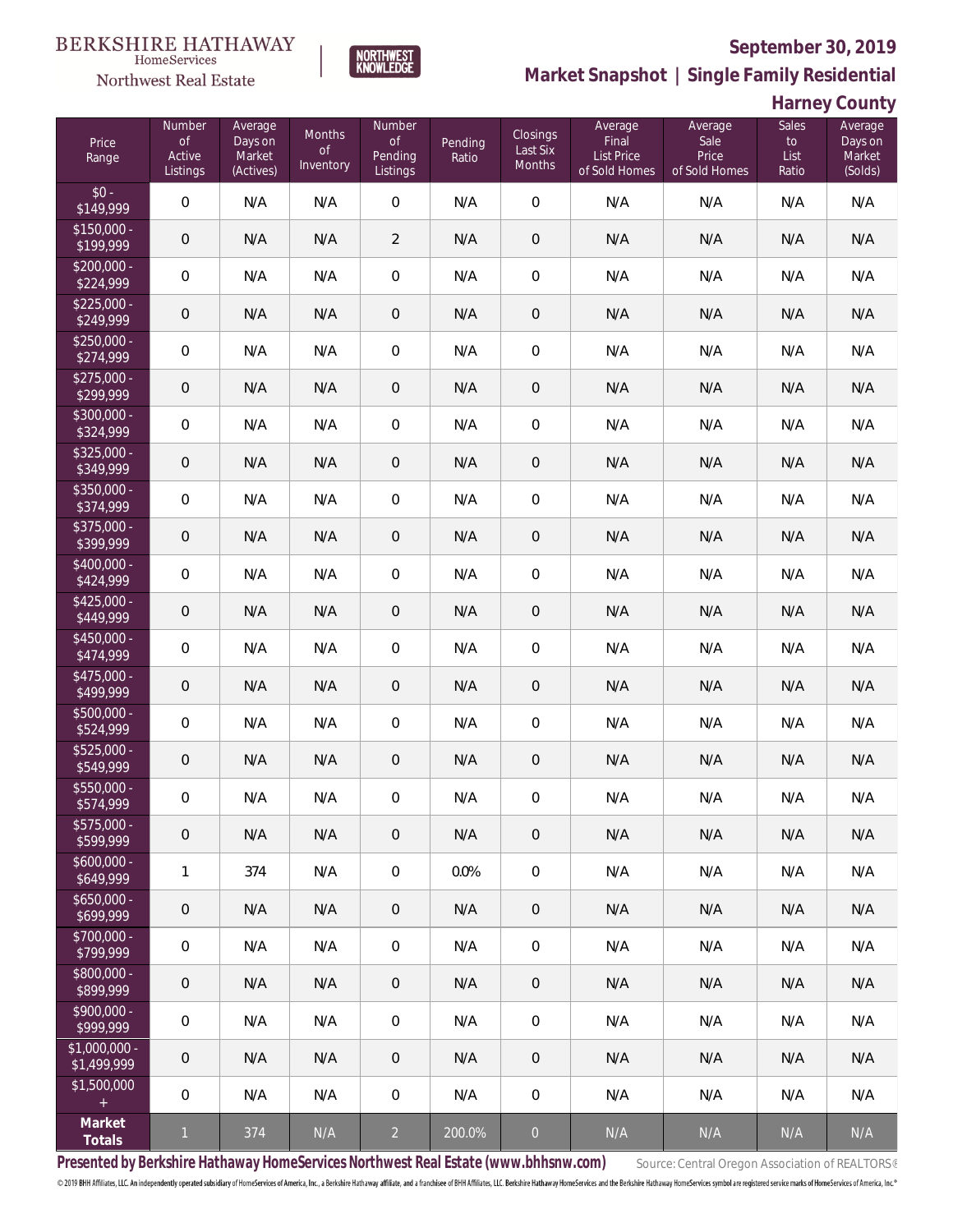

**NORTHWEST**<br>KNOWLEDGE

**Market Snapshot | Single Family Residential**

**Lake County**

| Price<br>Range            | Number<br>$\mathsf{of}$<br>Active<br>Listings | Average<br>Days on<br>Market<br>(Actives) | Months<br><b>of</b><br>Inventory | Number<br>$\mathsf{of}$<br>Pending<br>Listings | Pending<br>Ratio | Closings<br>Last Six<br>Months | Average<br>Final<br><b>List Price</b><br>of Sold Homes | Average<br>Sale<br>Price<br>of Sold Homes | Sales<br>$\mathsf{to}$<br>List<br>Ratio | Average<br>Days on<br>Market<br>(Solds) |
|---------------------------|-----------------------------------------------|-------------------------------------------|----------------------------------|------------------------------------------------|------------------|--------------------------------|--------------------------------------------------------|-------------------------------------------|-----------------------------------------|-----------------------------------------|
| $$0 -$<br>\$99,999        | 10                                            | 172                                       | 12.0                             | $\mathbf{1}$                                   | 10.0%            | 5                              | \$65,920                                               | \$67,000                                  | 101.6%                                  | 66                                      |
| $$100,000 -$<br>\$124,999 | $\mathbf 0$                                   | N/A                                       | N/A                              | $\theta$                                       | N/A              | $\overline{0}$                 | N/A                                                    | N/A                                       | N/A                                     | N/A                                     |
| $$125,000 -$<br>\$149,999 | $\mathbf{1}$                                  | 501                                       | 6.0                              | 1                                              | 100.0%           | 1                              | \$125,000                                              | \$125,000                                 | 100.0%                                  | 48                                      |
| $$150,000 -$<br>\$174,999 | $\mathfrak{Z}$                                | 220                                       | N/A                              | $\theta$                                       | 0.0%             | $\overline{0}$                 | N/A                                                    | N/A                                       | N/A                                     | N/A                                     |
| $$175,000 -$<br>\$199,999 | $\mathbf 0$                                   | N/A                                       | 0.0                              | $\mathbf 0$                                    | N/A              | 1                              | \$229,000                                              | \$190,000                                 | 83.0%                                   | 101                                     |
| $$200,000 -$<br>\$224,999 | $\mathbf{1}$                                  | 76                                        | 6.0                              | $\,0\,$                                        | 0.0%             | 1                              | \$220,000                                              | \$214,000                                 | 97.3%                                   | 91                                      |
| $$225,000 -$<br>\$249,999 | $\mathbf 0$                                   | N/A                                       | N/A                              | $\mathbf 0$                                    | N/A              | $\overline{0}$                 | N/A                                                    | N/A                                       | N/A                                     | N/A                                     |
| $$250,000 -$<br>\$274,999 | $\overline{2}$                                | 160                                       | N/A                              | $\,0\,$                                        | 0.0%             | $\overline{0}$                 | N/A                                                    | N/A                                       | N/A                                     | N/A                                     |
| $$275,000 -$<br>\$299,999 | $\mathbf 0$                                   | N/A                                       | N/A                              | $\mathbf 0$                                    | N/A              | $\mathbf 0$                    | N/A                                                    | N/A                                       | N/A                                     | N/A                                     |
| \$300,000 -<br>\$324,999  | $\overline{0}$                                | N/A                                       | N/A                              | $\theta$                                       | N/A              | $\overline{0}$                 | N/A                                                    | N/A                                       | N/A                                     | N/A                                     |
| $$325,000 -$<br>\$349,999 | $\mathbf 0$                                   | N/A                                       | N/A                              | 0                                              | N/A              | $\mathbf 0$                    | N/A                                                    | N/A                                       | N/A                                     | N/A                                     |
| \$350,000 -<br>\$374,999  | $\mathbf{1}$                                  | 152                                       | N/A                              | $\theta$                                       | 0.0%             | $\overline{0}$                 | N/A                                                    | N/A                                       | N/A                                     | N/A                                     |
| $$375,000 -$<br>\$399,999 | $\mathbf{1}$                                  | 433                                       | N/A                              | 0                                              | 0.0%             | $\mathbf 0$                    | N/A                                                    | N/A                                       | N/A                                     | N/A                                     |
| \$400,000 -<br>\$424,999  | $\mathbf 0$                                   | N/A                                       | N/A                              | $\theta$                                       | N/A              | $\overline{0}$                 | N/A                                                    | N/A                                       | N/A                                     | N/A                                     |
| $$425,000 -$<br>\$449,999 | $\mathbf 0$                                   | N/A                                       | N/A                              | 0                                              | N/A              | $\mathbf 0$                    | N/A                                                    | N/A                                       | N/A                                     | N/A                                     |
| $$450,000 -$<br>\$474,999 | $\mathbf 0$                                   | N/A                                       | N/A                              | $\theta$                                       | N/A              | $\overline{0}$                 | N/A                                                    | N/A                                       | N/A                                     | N/A                                     |
| \$475,000 -<br>\$499,999  | $\mathbf 0$                                   | N/A                                       | N/A                              | $\mathsf{O}\xspace$                            | N/A              | $\mathbf 0$                    | N/A                                                    | N/A                                       | N/A                                     | N/A                                     |
| $$500,000 -$<br>\$524,999 | $\theta$                                      | N/A                                       | N/A                              | $\theta$                                       | N/A              | $\overline{0}$                 | N/A                                                    | N/A                                       | N/A                                     | N/A                                     |
| $$525,000 -$<br>\$549,999 | $\mathbf 0$                                   | N/A                                       | N/A                              | 0                                              | N/A              | $\overline{0}$                 | N/A                                                    | N/A                                       | N/A                                     | N/A                                     |
| $$550,000 -$<br>\$599,999 | $\theta$                                      | N/A                                       | N/A                              | $\theta$                                       | N/A              | $\overline{0}$                 | N/A                                                    | N/A                                       | N/A                                     | N/A                                     |
| $$600,000 -$<br>\$699,999 | $\mathbf 0$                                   | N/A                                       | N/A                              | 0                                              | N/A              | $\mathbf 0$                    | N/A                                                    | N/A                                       | N/A                                     | N/A                                     |
| \$700,000 -<br>\$799,999  | $\theta$                                      | N/A                                       | N/A                              | $\theta$                                       | N/A              | $\overline{0}$                 | N/A                                                    | N/A                                       | N/A                                     | N/A                                     |
| $$800,000 -$<br>\$899,999 | $\mathbf 0$                                   | N/A                                       | N/A                              | 0                                              | N/A              | $\overline{0}$                 | N/A                                                    | N/A                                       | N/A                                     | N/A                                     |
| $$900,000 -$<br>\$999,999 | $\mathbf 0$                                   | N/A                                       | N/A                              | $\overline{0}$                                 | N/A              | $\mathbf 0$                    | N/A                                                    | N/A                                       | N/A                                     | N/A                                     |
| \$1,000,000<br>$\pm$      | $\mathbf{1}$                                  | 123                                       | N/A                              | 0                                              | 0.0%             | $\overline{0}$                 | N/A                                                    | N/A                                       | N/A                                     | N/A                                     |
| Market<br>Totals          | 20                                            | 199                                       | 15.0                             | $\overline{2}$                                 | 10.0%            | $8\phantom{1}$                 | \$112,950                                              | \$108,000                                 | 95.6%                                   | 71                                      |